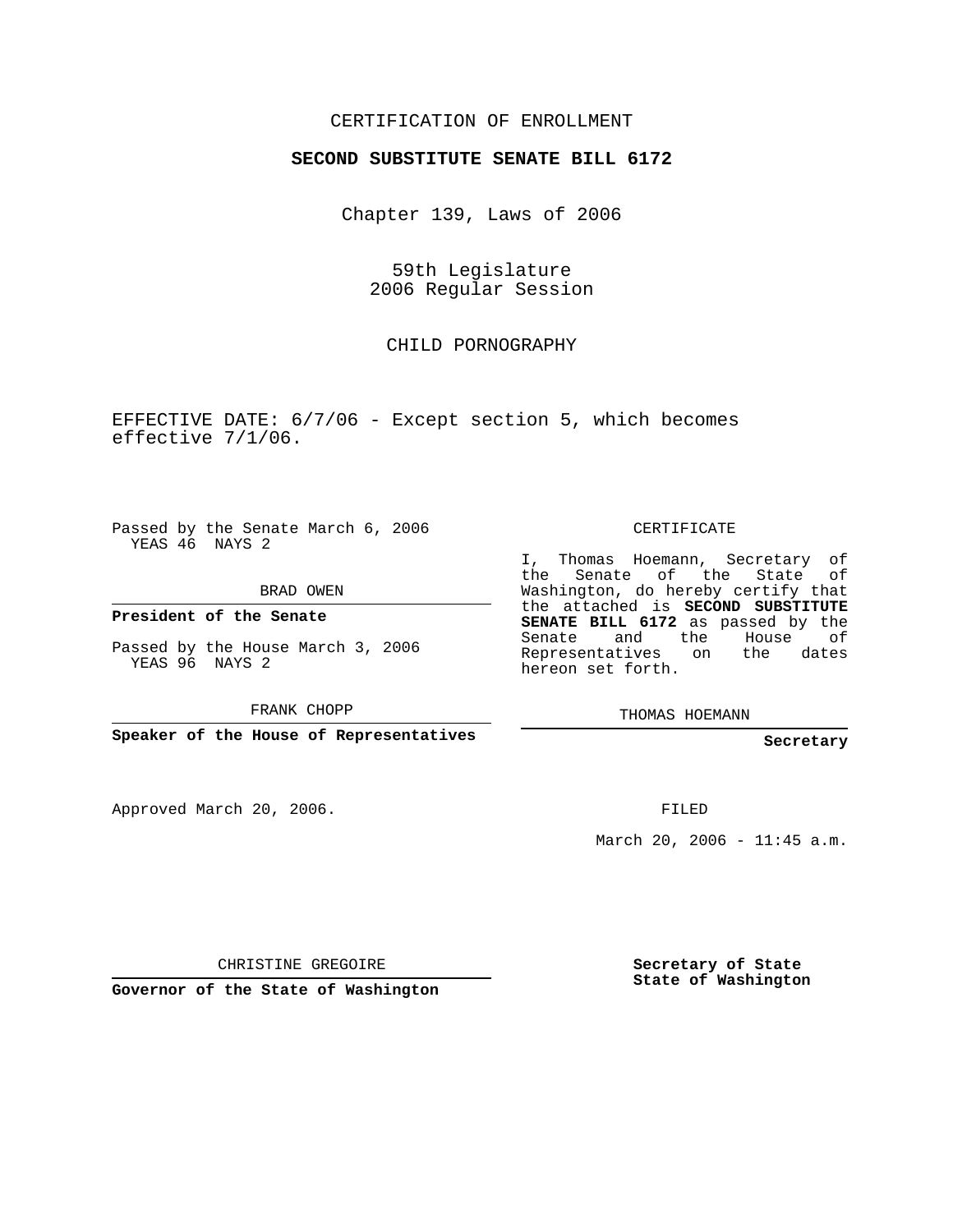# **SECOND SUBSTITUTE SENATE BILL 6172** \_\_\_\_\_\_\_\_\_\_\_\_\_\_\_\_\_\_\_\_\_\_\_\_\_\_\_\_\_\_\_\_\_\_\_\_\_\_\_\_\_\_\_\_\_

\_\_\_\_\_\_\_\_\_\_\_\_\_\_\_\_\_\_\_\_\_\_\_\_\_\_\_\_\_\_\_\_\_\_\_\_\_\_\_\_\_\_\_\_\_

AS AMENDED BY THE HOUSE

Passed Legislature - 2006 Regular Session

### **State of Washington 59th Legislature 2006 Regular Session**

**By** Senate Committee on Ways & Means (originally sponsored by Senators McAuliffe, Hargrove, Thibaudeau, Shin, Weinstein, Rockefeller, Keiser, Regala, Eide, Rasmussen and Benton)

READ FIRST TIME 02/7/06.

 AN ACT Relating to increasing penalties for the crimes of possession of depictions of a minor engaged in sexually explicit conduct; voyeurism; and communication with a minor for an immoral purpose; amending RCW 9.68A.070, 9.94A.030, and 9.94A.030; reenacting and amending RCW 9.68A.090 and 9.94A.515; creating a new section; prescribing penalties; providing an effective date; and providing an expiration date.

8 BE IT ENACTED BY THE LEGISLATURE OF THE STATE OF WASHINGTON:

 9 **Sec. 1.** RCW 9.68A.090 and 2003 c 53 s 42 and 2003 c 26 s 1 are 10 each reenacted and amended to read as follows:

 (1) Except as provided in subsection (2) of this section, a person who communicates with a minor for immoral purposes, or a person who communicates with someone the person believes to be a minor for immoral purposes, is guilty of a gross misdemeanor.

 (2) A person who communicates with a minor for immoral purposes is guilty of a class C felony punishable according to chapter 9A.20 RCW if the person has previously been convicted under this section or of a felony sexual offense under chapter 9.68A, 9A.44, or 9A.64 RCW or of 19 any other felony sexual offense in this or any other state <u>or if the</u>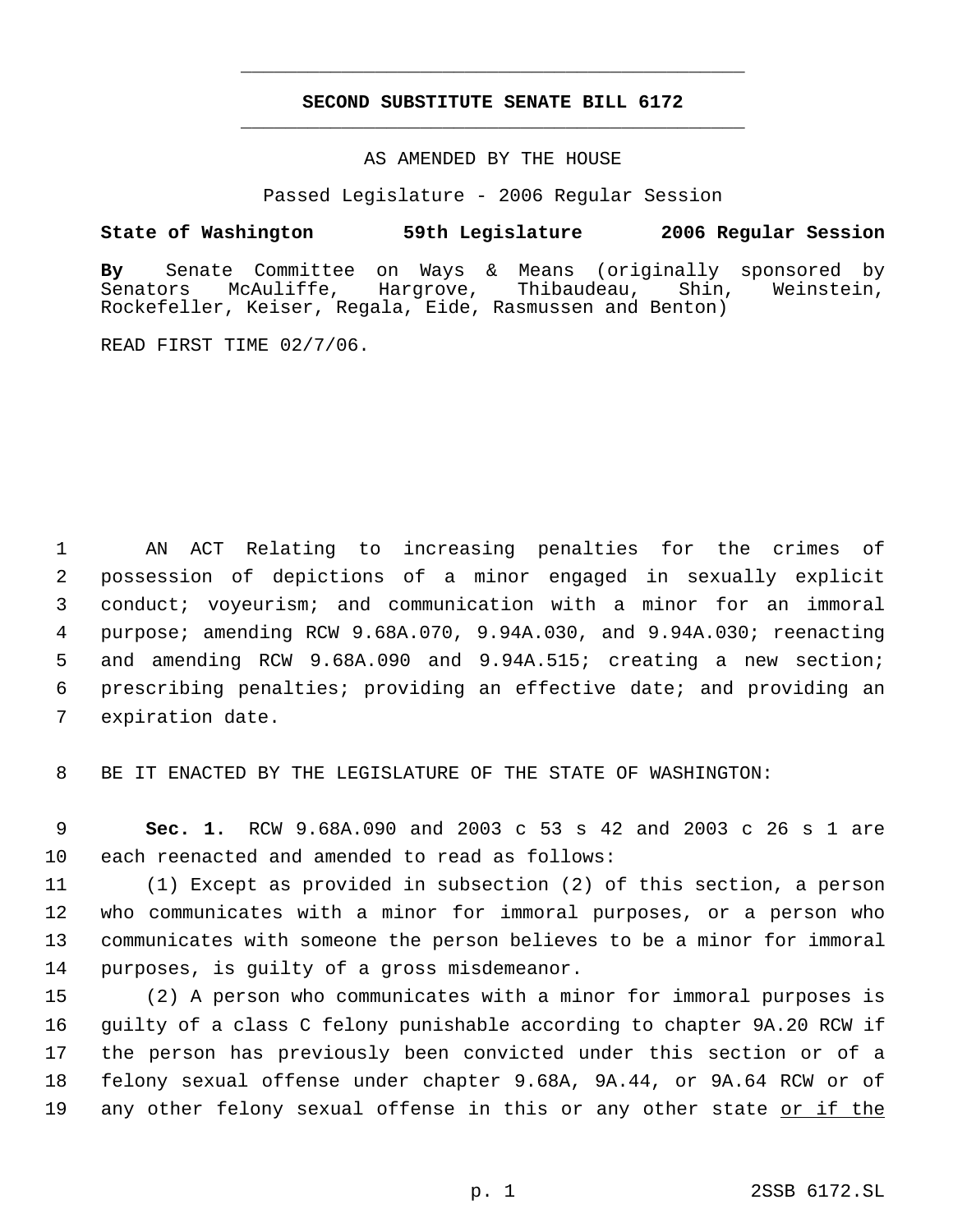| 1              | person communicates with a minor or with someone the person believes to |                                                         |  |  |  |
|----------------|-------------------------------------------------------------------------|---------------------------------------------------------|--|--|--|
| 2              | be a minor for immoral purposes through the sending of an electronic    |                                                         |  |  |  |
| 3              | communication.                                                          |                                                         |  |  |  |
|                |                                                                         |                                                         |  |  |  |
| $\overline{4}$ | Sec. 2.                                                                 | RCW 9.94A.515 and 2005 c 458 s 2 and 2005 c 183 s 9 are |  |  |  |
| 5              |                                                                         | each reenacted and amended to read as follows:          |  |  |  |
| 6              | TABLE 2                                                                 |                                                         |  |  |  |
| 7              | <b>CRIMES INCLUDED WITHIN</b>                                           |                                                         |  |  |  |
| 8              |                                                                         | EACH SERIOUSNESS LEVEL                                  |  |  |  |
| 9              | XVI                                                                     | <b>Aggravated Murder 1 (RCW</b>                         |  |  |  |
| 10             |                                                                         | 10.95.020)                                              |  |  |  |
| 11             | XV                                                                      | Homicide by abuse (RCW 9A.32.055)                       |  |  |  |
| 12             |                                                                         | Malicious explosion 1 (RCW                              |  |  |  |
| 13             |                                                                         | 70.74.280(1)                                            |  |  |  |
| 14             |                                                                         | Murder 1 (RCW 9A.32.030)                                |  |  |  |
| 15             | <b>XIV</b>                                                              | Murder 2 (RCW 9A.32.050)                                |  |  |  |
| 16             |                                                                         | Trafficking 1 (RCW 9A.40.100(1))                        |  |  |  |
| 17             | XIII                                                                    | Malicious explosion 2 (RCW)                             |  |  |  |
| 18             |                                                                         | 70.74.280(2)                                            |  |  |  |
| 19             |                                                                         | Malicious placement of an explosive 1                   |  |  |  |
| 20             |                                                                         | (RCW 70.74.270(1))                                      |  |  |  |
| 21             | XII                                                                     | Assault 1 (RCW 9A.36.011)                               |  |  |  |
| 22             |                                                                         | Assault of a Child 1 (RCW 9A.36.120)                    |  |  |  |
| 23             |                                                                         | Malicious placement of an imitation                     |  |  |  |
| 24             |                                                                         | device 1 (RCW 70.74.272(1)(a))                          |  |  |  |
| 25             |                                                                         | Rape 1 (RCW 9A.44.040)                                  |  |  |  |
| 26             |                                                                         | Rape of a Child 1 (RCW 9A.44.073)                       |  |  |  |
| 27             |                                                                         | Trafficking 2 (RCW 9A.40.100(2))                        |  |  |  |
| 28             | XI                                                                      | Manslaughter 1 (RCW 9A.32.060)                          |  |  |  |
| 29             |                                                                         | Rape 2 (RCW 9A.44.050)                                  |  |  |  |
| 30             |                                                                         | Rape of a Child 2 (RCW 9A.44.076)                       |  |  |  |
| 31             | X                                                                       | Child Molestation 1 (RCW 9A.44.083)                     |  |  |  |
| 32             |                                                                         | Indecent Liberties (with forcible                       |  |  |  |
| 33             |                                                                         | compulsion) (RCW                                        |  |  |  |
| 34             | 9A.44.100(1)(a)                                                         |                                                         |  |  |  |
| 35             |                                                                         | Kidnapping 1 (RCW 9A.40.020)                            |  |  |  |
|                |                                                                         |                                                         |  |  |  |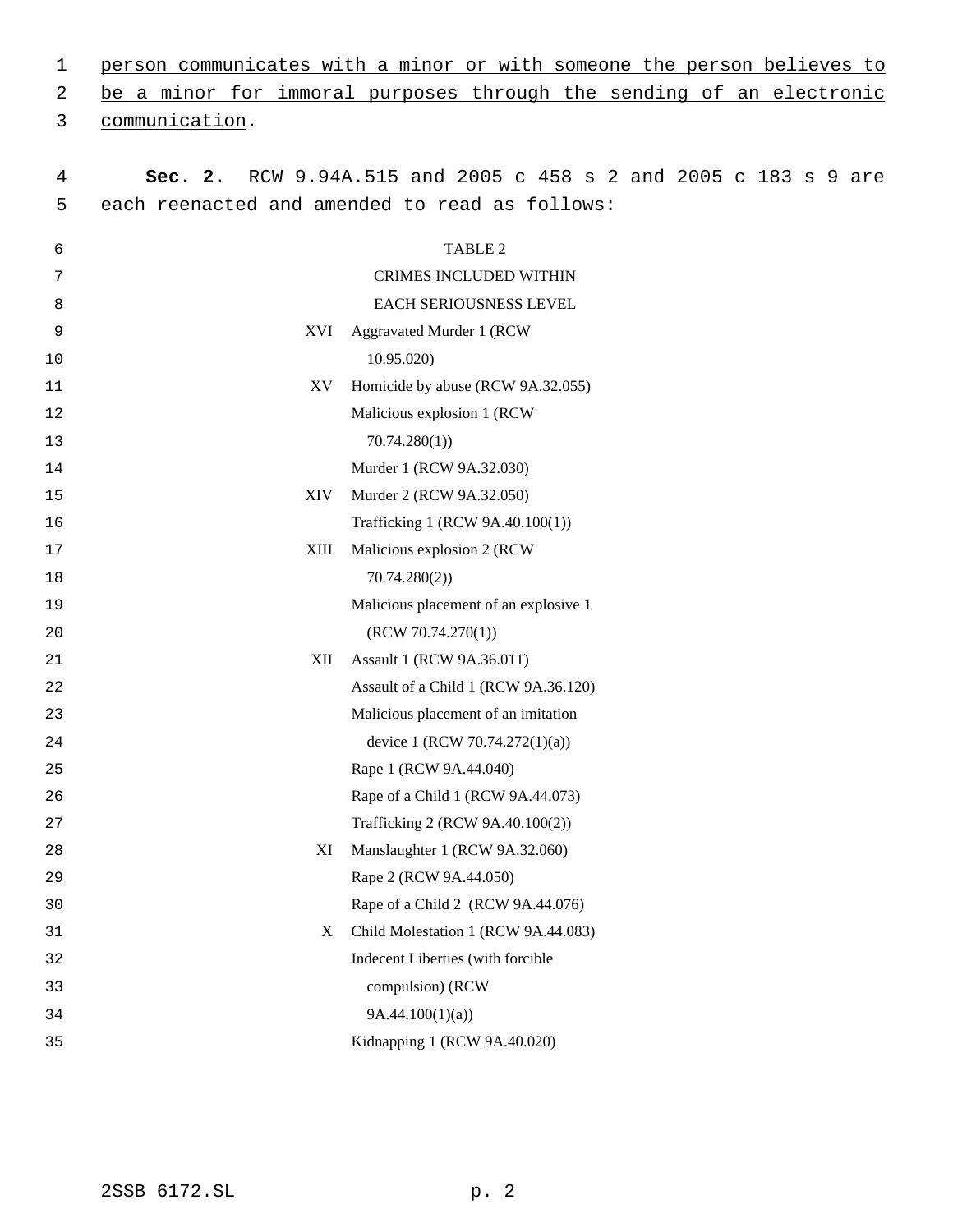| 1              |      | Leading Organized Crime (RCW            |
|----------------|------|-----------------------------------------|
| $\overline{2}$ |      | 9A.82.060(1)(a)                         |
| 3              |      | Malicious explosion 3 (RCW              |
| $\overline{4}$ |      | 70.74.280(3)                            |
| 5              |      | <b>Sexually Violent Predator Escape</b> |
| 6              |      | (RCW 9A.76.115)                         |
| 7              | IX   | Assault of a Child 2 (RCW 9A.36.130)    |
| 8              |      | Explosive devices prohibited (RCW       |
| 9              |      | 70.74.180)                              |
| 10             |      | Hit and Run--Death (RCW                 |
| 11             |      | 46.52.020(4)(a)                         |
| 12             |      | Homicide by Watercraft, by being        |
| 13             |      | under the influence of intoxicating     |
| 14             |      | liquor or any drug (RCW                 |
| 15             |      | 79A.60.050)                             |
| 16             |      | Inciting Criminal Profiteering (RCW     |
| 17             |      | 9A.82.060(1)(b)                         |
| 18             |      | Malicious placement of an explosive 2   |
| 19             |      | (RCW 70.74.270(2))                      |
| 20             |      | Robbery 1 (RCW 9A.56.200)               |
| 21             |      | Sexual Exploitation (RCW 9.68A.040)     |
| 22             |      | Vehicular Homicide, by being under      |
| 23             |      | the influence of intoxicating liquor    |
| 24             |      | or any drug (RCW 46.61.520)             |
| 25             | VIII | Arson 1 (RCW 9A.48.020)                 |
| 26             |      | Homicide by Watercraft, by the          |
| 27             |      | operation of any vessel in a            |
| 28             |      | reckless manner (RCW                    |
| 29             |      | 79A.60.050)                             |
| 30             |      | Manslaughter 2 (RCW 9A.32.070)          |
| 31             |      | Promoting Prostitution 1 (RCW           |
| 32             |      | 9A.88.070)                              |
| 33             |      | Theft of Ammonia (RCW 69.55.010)        |
| 34             |      | Vehicular Homicide, by the operation    |
| 35             |      | of any vehicle in a reckless            |
| 36             |      | manner (RCW 46.61.520)                  |
| 37             | VII  | Burglary 1 (RCW 9A.52.020)              |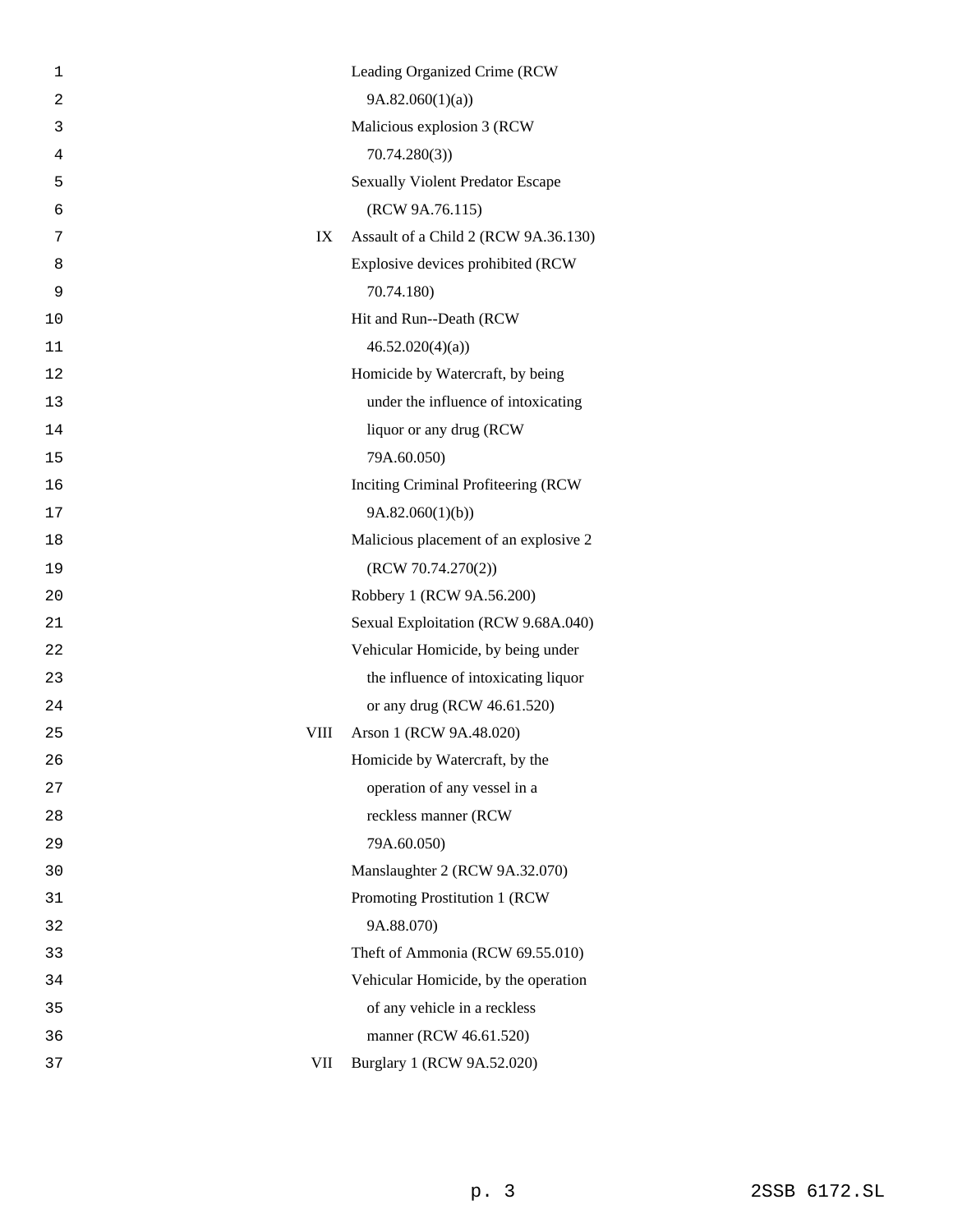| 1              |    | Child Molestation 2 (RCW 9A.44.086)     |
|----------------|----|-----------------------------------------|
| $\overline{2}$ |    | Civil Disorder Training (RCW            |
| 3              |    | 9A.48.120)                              |
| 4              |    | Dealing in depictions of minor          |
| 5              |    | engaged in sexually explicit            |
| 6              |    | conduct (RCW 9.68A.050)                 |
| 7              |    | Drive-by Shooting (RCW 9A.36.045)       |
| 8              |    | Homicide by Watercraft, by disregard    |
| 9              |    | for the safety of others (RCW           |
| 10             |    | 79A.60.050)                             |
| 11             |    | Indecent Liberties (without forcible    |
| 12             |    | compulsion) (RCW 9A.44.100(1)           |
| 13             |    | $(b)$ and $(c)$ )                       |
| 14             |    | Introducing Contraband 1 (RCW           |
| 15             |    | 9A.76.140)                              |
| 16             |    | Malicious placement of an explosive 3   |
| 17             |    | (RCW 70.74.270(3))                      |
| 18             |    | Negligently Causing Death By Use of     |
| 19             |    | a Signal Preemption Device              |
| 20             |    | (RCW 46.37.675)                         |
| 21             |    | Sending, bringing into state depictions |
| 22             |    | of minor engaged in sexually            |
| 23             |    | explicit conduct (RCW                   |
| 24             |    | 9.68A.060)                              |
| 25             |    | Unlawful Possession of a Firearm in     |
| 26             |    | the first degree (RCW                   |
| 27             |    | 9.41.040(1)                             |
| 28             |    | Use of a Machine Gun in Commission      |
| 29             |    | of a Felony (RCW 9.41.225)              |
| 30             |    | Vehicular Homicide, by disregard for    |
| 31             |    | the safety of others (RCW               |
| 32             |    | 46.61.520                               |
| 33             | VI | Bail Jumping with Murder 1 (RCW         |
| 34             |    | 9A.76.170(3)(a)                         |
| 35             |    | Bribery (RCW 9A.68.010)                 |
| 36             |    | Incest 1 (RCW $9A.64.020(1)$ )          |
|                |    |                                         |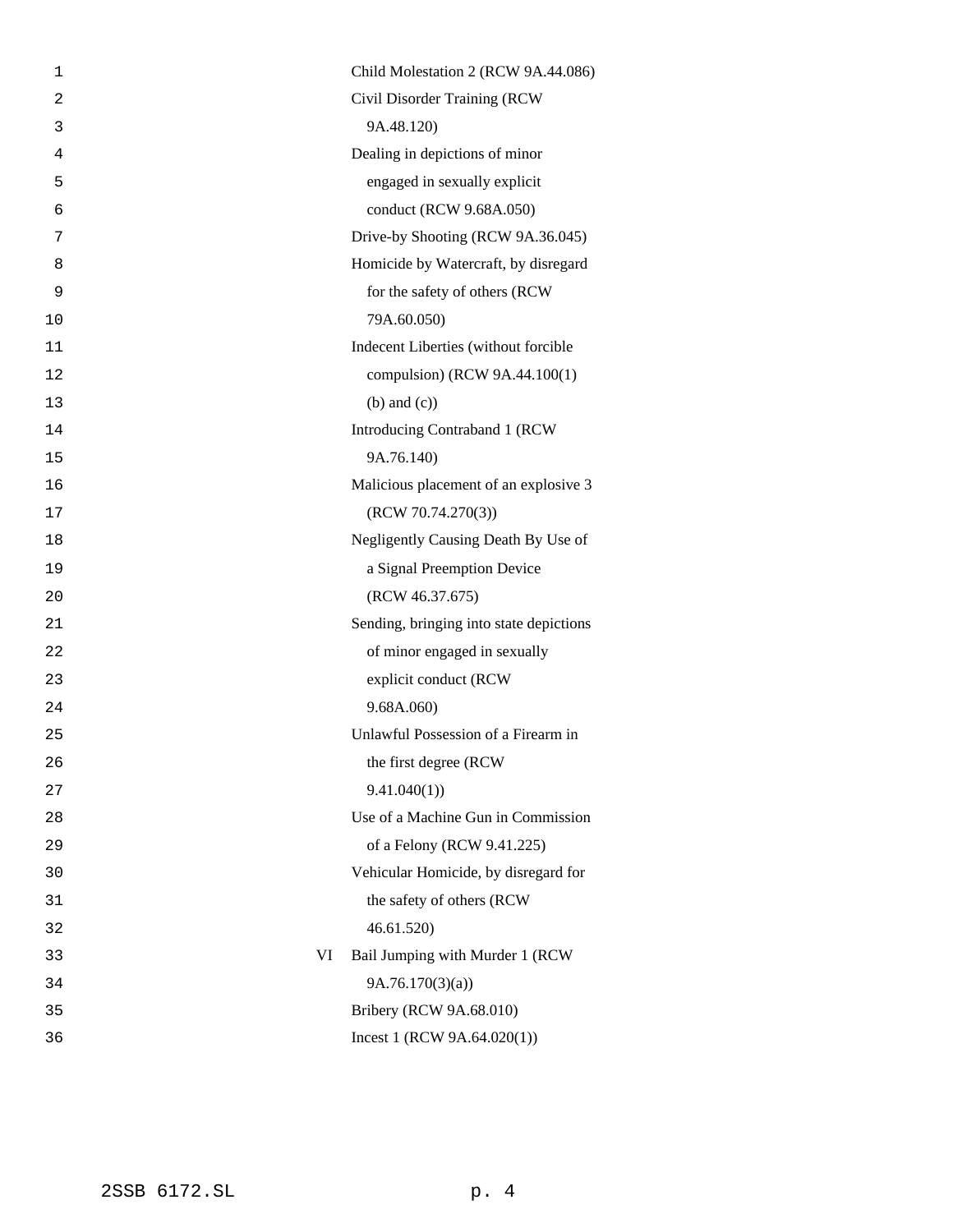| 1  |   | Intimidating a Judge (RCW               |
|----|---|-----------------------------------------|
| 2  |   | 9A.72.160)                              |
| 3  |   | Intimidating a Juror/Witness (RCW       |
| 4  |   | 9A.72.110, 9A.72.130)                   |
| 5  |   | Malicious placement of an imitation     |
| 6  |   | device 2 (RCW 70.74.272(1)(b))          |
| 7  |   | Possession of Depictions of a Minor     |
| 8  |   | <b>Engaged in Sexually Explicit</b>     |
| 9  |   | Conduct (RCW 9.68A.070)                 |
| 10 |   | Rape of a Child 3 (RCW 9A.44.079)       |
| 11 |   | Theft of a Firearm (RCW 9A.56.300)      |
| 12 |   | Unlawful Storage of Ammonia (RCW        |
| 13 |   | 69.55.020)                              |
| 14 | V | Abandonment of dependent person 1       |
| 15 |   | (RCW 9A.42.060)                         |
| 16 |   | Advancing money or property for         |
| 17 |   | extortionate extension of credit        |
| 18 |   | (RCW 9A.82.030)                         |
| 19 |   | Bail Jumping with class A Felony        |
| 20 |   | (RCW 9A.76.170(3)(b))                   |
| 21 |   | Child Molestation 3 (RCW 9A.44.089)     |
| 22 |   | Criminal Mistreatment 1 (RCW            |
| 23 |   | 9A.42.020)                              |
| 24 |   | Custodial Sexual Misconduct 1 (RCW      |
| 25 |   | 9A.44.160)                              |
| 26 |   | Domestic Violence Court Order           |
| 27 |   | Violation (RCW 10.99.040,               |
| 28 |   | 10.99.050, 26.09.300, 26.10.220,        |
| 29 |   | 26.26.138, 26.50.110, 26.52.070,        |
| 30 |   | or 74.34.145)                           |
| 31 |   | Extortion 1 (RCW 9A.56.120)             |
| 32 |   | <b>Extortionate Extension of Credit</b> |
| 33 |   | (RCW 9A.82.020)                         |
| 34 |   | <b>Extortionate Means to Collect</b>    |
| 35 |   | Extensions of Credit (RCW               |
| 36 |   | 9A.82.040)                              |
| 37 |   | Incest 2 (RCW $9A.64.020(2)$ )          |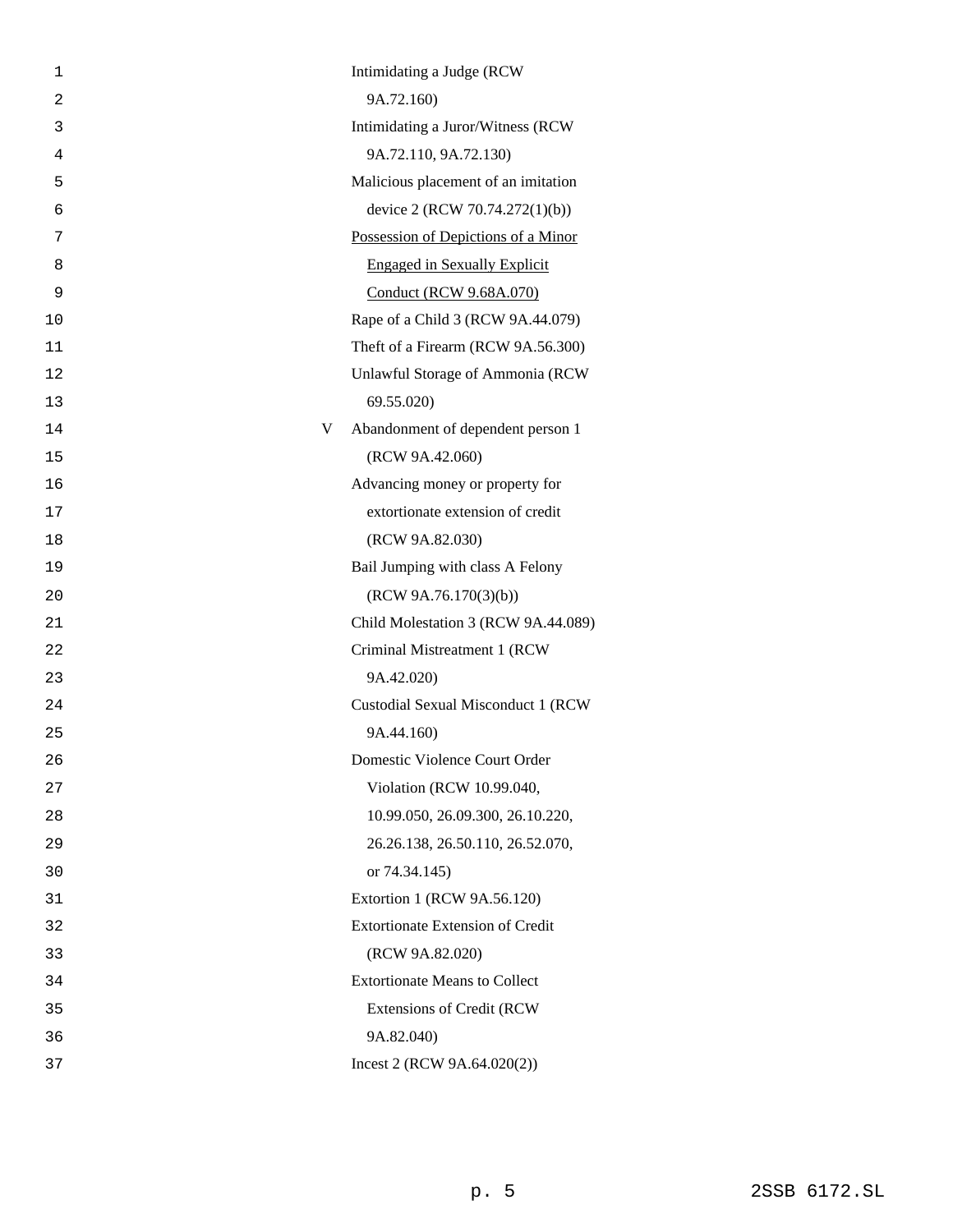| 1              |    | Kidnapping 2 (RCW 9A.40.030)            |
|----------------|----|-----------------------------------------|
| $\overline{a}$ |    | Perjury 1 (RCW 9A.72.020)               |
| 3              |    | Persistent prison misbehavior (RCW      |
| 4              |    | 9.94.070)                               |
| 5              |    | Possession of a Stolen Firearm (RCW     |
| 6              |    | 9A.56.310)                              |
| 7              |    | Rape 3 (RCW 9A.44.060)                  |
| 8              |    | Rendering Criminal Assistance 1         |
| 9              |    | (RCW 9A.76.070)                         |
| 10             |    | Sexual Misconduct with a Minor 1        |
| 11             |    | (RCW 9A.44.093)                         |
| 12             |    | <b>Sexually Violating Human Remains</b> |
| 13             |    | (RCW 9A.44.105)                         |
| 14             |    | <b>Stalking (RCW 9A.46.110)</b>         |
| 15             |    | Taking Motor Vehicle Without            |
| 16             |    | Permission 1 (RCW 9A.56.070)            |
| 17             | IV | Arson 2 (RCW 9A.48.030)                 |
| 18             |    | Assault 2 (RCW 9A.36.021)               |
| 19             |    | Assault 3 (of a Peace Officer with a    |
| 20             |    | Projectile Stun Gun) (RCW               |
| 21             |    | 9A.36.031(1)(h)                         |
| 22             |    | Assault by Watercraft (RCW              |
| 23             |    | 79A.60.060)                             |
| 24             |    | Bribing a Witness/Bribe Received by     |
| 25             |    | Witness (RCW 9A.72.090,                 |
| 26             |    | 9A.72.100)                              |
| 27             |    | Cheating 1 (RCW 9.46.1961)              |
| 28             |    | Commercial Bribery (RCW                 |
| 29             |    | 9A.68.060)                              |
| 30             |    | Counterfeiting (RCW 9.16.035(4))        |
| 31             |    | Endangerment with a Controlled          |
| 32             |    | Substance (RCW 9A.42.100)               |
| 33             |    | Escape 1 (RCW 9A.76.110)                |
| 34             |    | Hit and Run--Injury (RCW                |
| 35             |    | 46.52.020(4)(b)                         |
| 36             |    | Hit and Run with Vessel--Injury         |
| 37             |    | Accident (RCW 79A.60.200(3))            |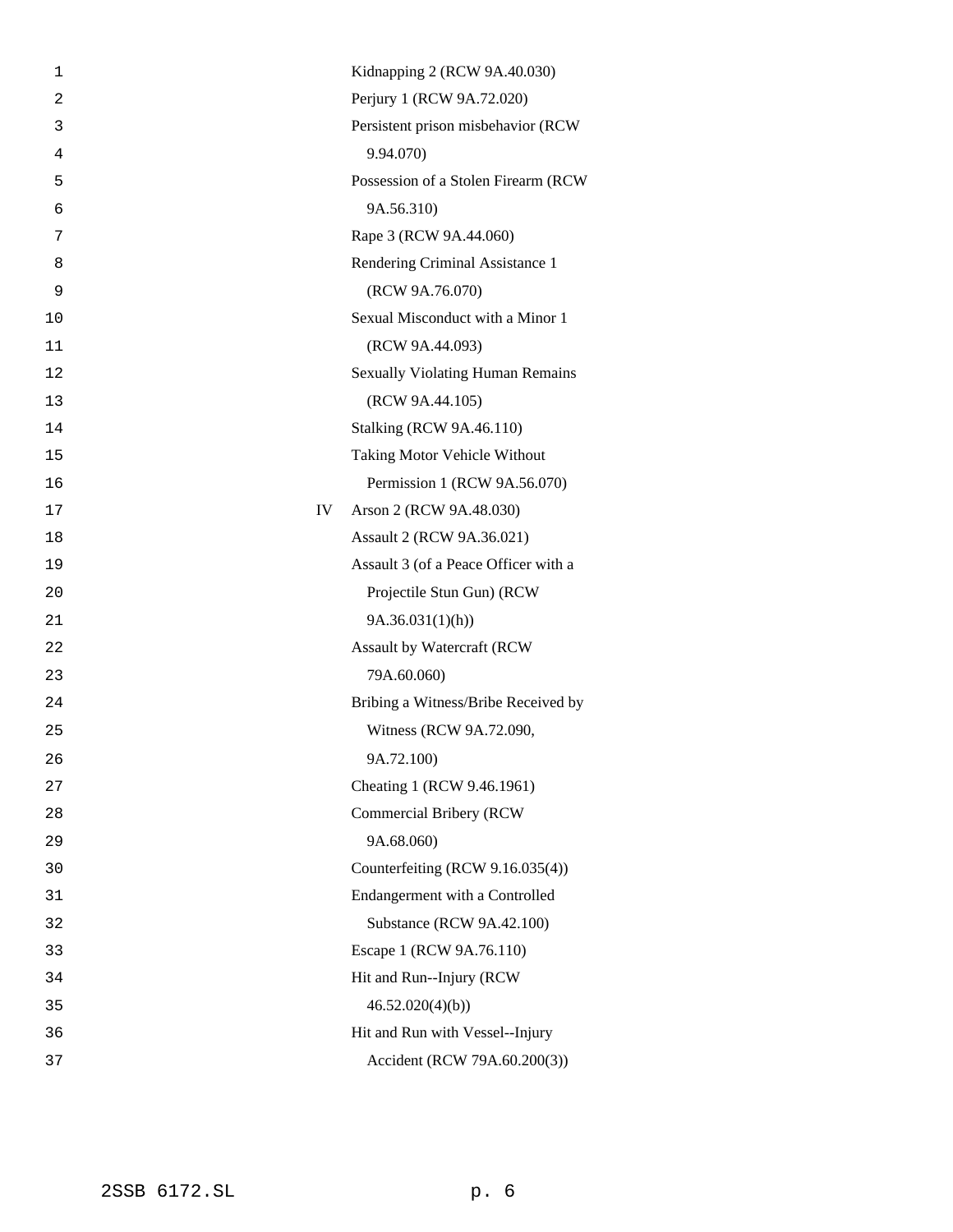| 1  | Identity Theft 1 (RCW 9.35.020(2))     |
|----|----------------------------------------|
| 2  | Indecent Exposure to Person Under      |
| 3  | Age Fourteen (subsequent sex           |
| 4  | offense) (RCW 9A.88.010)               |
| 5  | Influencing Outcome of Sporting        |
| 6  | Event (RCW 9A.82.070)                  |
| 7  | Malicious Harassment (RCW              |
| 8  | 9A.36.080)                             |
| 9  | <b>Residential Burglary (RCW</b>       |
| 10 | 9A.52.025)                             |
| 11 | Robbery 2 (RCW 9A.56.210)              |
| 12 | Theft of Livestock 1 (RCW 9A.56.080)   |
| 13 | Threats to Bomb (RCW 9.61.160)         |
| 14 | Trafficking in Stolen Property 1 (RCW  |
| 15 | 9A.82.050)                             |
| 16 | Unlawful factoring of a credit card or |
| 17 | payment card transaction (RCW          |
| 18 | 9A.56.290(4)(b)                        |
| 19 | Unlawful transaction of health         |
| 20 | coverage as a health care service      |
| 21 | contractor (RCW 48.44.016(3))          |
| 22 | Unlawful transaction of health         |
| 23 | coverage as a health maintenance       |
| 24 | organization (RCW 48.46.033(3))        |
| 25 | Unlawful transaction of insurance      |
| 26 | business (RCW 48.15.023(3))            |
| 27 | Unlicensed practice as an insurance    |
| 28 | professional (RCW 48.17.063(3))        |
| 29 | Use of Proceeds of Criminal            |
| 30 | Profiteering (RCW 9A.82.080 (1)        |
| 31 | and $(2)$ )                            |
| 32 | Vehicular Assault, by being under the  |
| 33 | influence of intoxicating liquor or    |
| 34 | any drug, or by the operation or       |
| 35 | driving of a vehicle in a reckless     |
| 36 | manner (RCW 46.61.522)                 |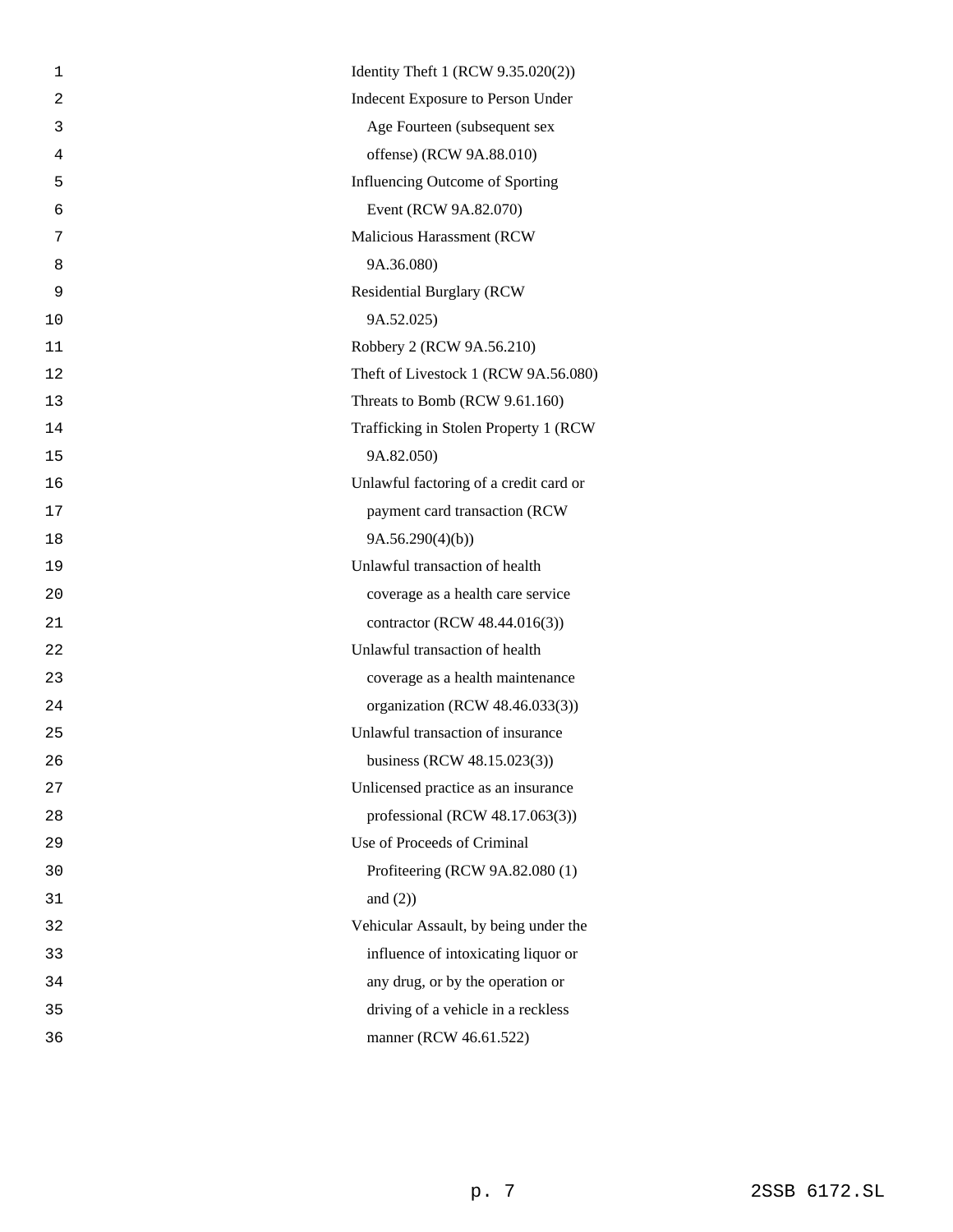| 1              | Willful Failure to Return from                |
|----------------|-----------------------------------------------|
| $\overline{a}$ | Furlough (RCW 72.66.060)                      |
| 3              | III<br>Abandonment of dependent person 2      |
| 4              | (RCW 9A.42.070)                               |
| 5              | Assault 3 (Except Assault 3 of a Peace        |
| 6              | Officer With a Projectile Stun                |
| 7              | Gun) (RCW 9A.36.031 except                    |
| 8              | subsection $(1)(h)$ )                         |
| 9              | Assault of a Child 3 (RCW 9A.36.140)          |
| 10             | Bail Jumping with class B or C Felony         |
| 11             | (RCW 9A.76.170(3)(c))                         |
| 12             | Burglary 2 (RCW 9A.52.030)                    |
| 13             | Communication with a Minor for                |
| 14             | <b>Immoral Purposes (RCW)</b>                 |
| 15             | 9.68A.090)                                    |
| 16             | Criminal Gang Intimidation (RCW               |
| 17             | 9A.46.120)                                    |
| 18             | Criminal Mistreatment 2 (RCW                  |
| 19             | 9A.42.030)                                    |
| 20             | Custodial Assault (RCW 9A.36.100)             |
| 21             | Cyberstalking (subsequent conviction          |
| 22             | or threat of death) (RCW                      |
| 23             | 9.61.260(3)                                   |
| 24             | Escape 2 (RCW 9A.76.120)                      |
| 25             | Extortion 2 (RCW 9A.56.130)                   |
| 26             | Harassment (RCW 9A.46.020)                    |
| 27             | Intimidating a Public Servant (RCW            |
| 28             | 9A.76.180)                                    |
| 29             | Introducing Contraband 2 (RCW                 |
| 30             | 9A.76.150)                                    |
| 31             | Malicious Injury to Railroad Property         |
| 32             | (RCW 81.60.070)                               |
| 33             | <b>Negligently Causing Substantial Bodily</b> |
| 34             | Harm By Use of a Signal                       |
| 35             | Preemption Device (RCW                        |
| 36             | 46.37.674)                                    |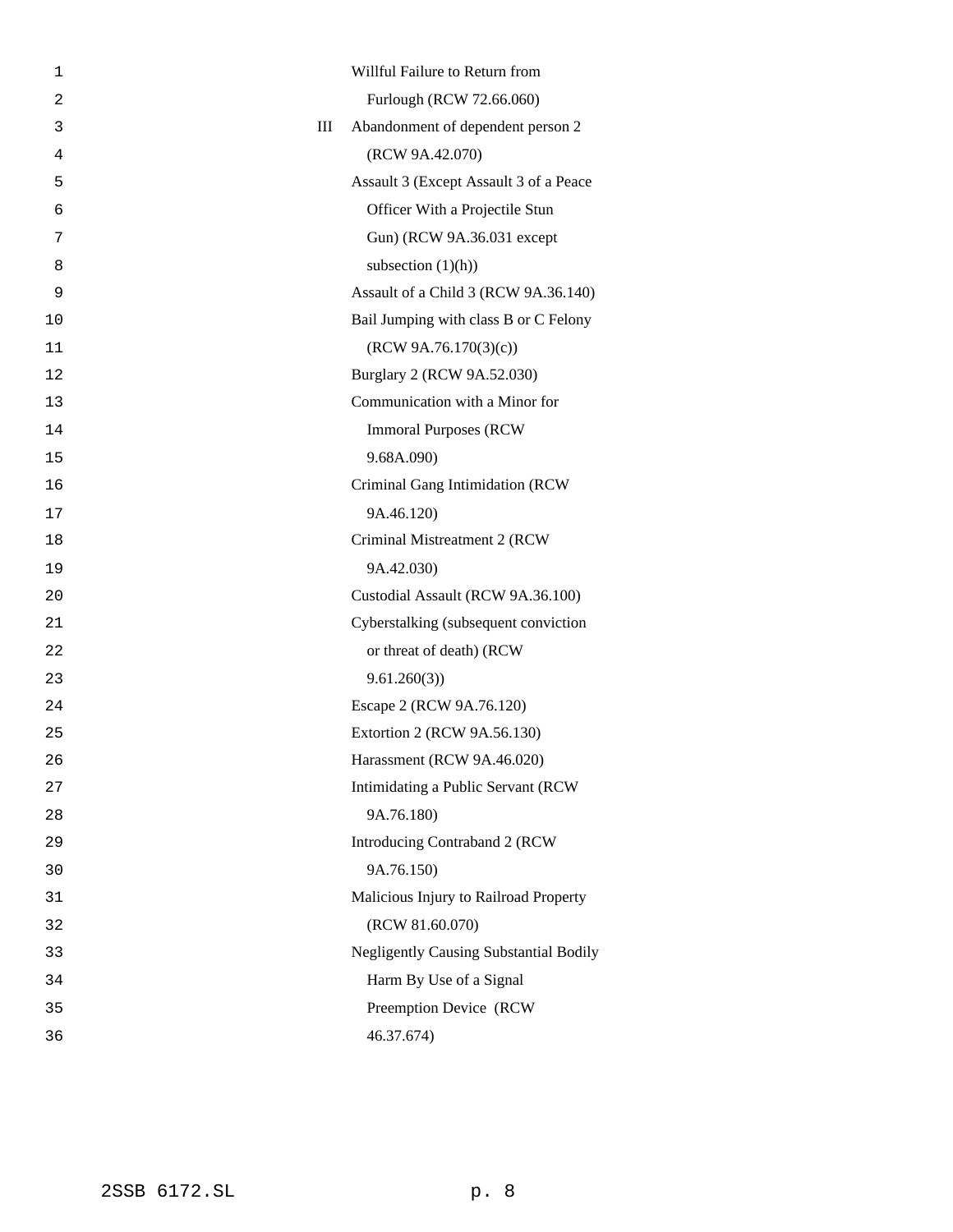| 1  |                        | Patronizing a Juvenile Prostitute      |
|----|------------------------|----------------------------------------|
| 2  |                        | (RCW 9.68A.100)                        |
| 3  |                        | Perjury 2 (RCW 9A.72.030)              |
| 4  |                        | Possession of Incendiary Device (RCW   |
| 5  |                        | 9.40.120)                              |
| 6  |                        | Possession of Machine Gun or Short-    |
| 7  |                        | Barreled Shotgun or Rifle (RCW         |
| 8  |                        | 9.41.190)                              |
| 9  |                        | Promoting Prostitution 2 (RCW)         |
| 10 |                        | 9A.88.080)                             |
| 11 |                        | Securities Act violation (RCW          |
| 12 |                        | 21.20.400)                             |
| 13 |                        | Tampering with a Witness (RCW          |
| 14 |                        | 9A.72.120)                             |
| 15 |                        | Telephone Harassment (subsequent       |
| 16 |                        | conviction or threat of death)         |
| 17 |                        | (RCW 9.61.230(2))                      |
| 18 |                        | Theft of Livestock 2 (RCW 9A.56.083)   |
| 19 |                        | Trafficking in Stolen Property 2 (RCW  |
| 20 |                        | 9A.82.055)                             |
| 21 |                        | Unlawful Imprisonment (RCW             |
| 22 |                        | 9A.40.040)                             |
| 23 |                        | Unlawful possession of firearm in the  |
| 24 |                        | second degree (RCW 9.41.040(2))        |
| 25 |                        | Vehicular Assault, by the operation or |
| 26 |                        | driving of a vehicle with disregard    |
| 27 |                        | for the safety of others (RCW          |
| 28 |                        | 46.61.522)                             |
| 29 |                        | Willful Failure to Return from Work    |
| 30 |                        | Release (RCW 72.65.070)                |
| 31 | $\mathop{\mathrm{II}}$ | <b>Computer Trespass 1 (RCW)</b>       |
| 32 |                        | 9A.52.110)                             |
| 33 |                        | Counterfeiting (RCW 9.16.035(3))       |
| 34 |                        | <b>Escape from Community Custody</b>   |
| 35 |                        | (RCW 72.09.310)                        |
| 36 |                        | Health Care False Claims (RCW          |
| 37 |                        | 48.80.030)                             |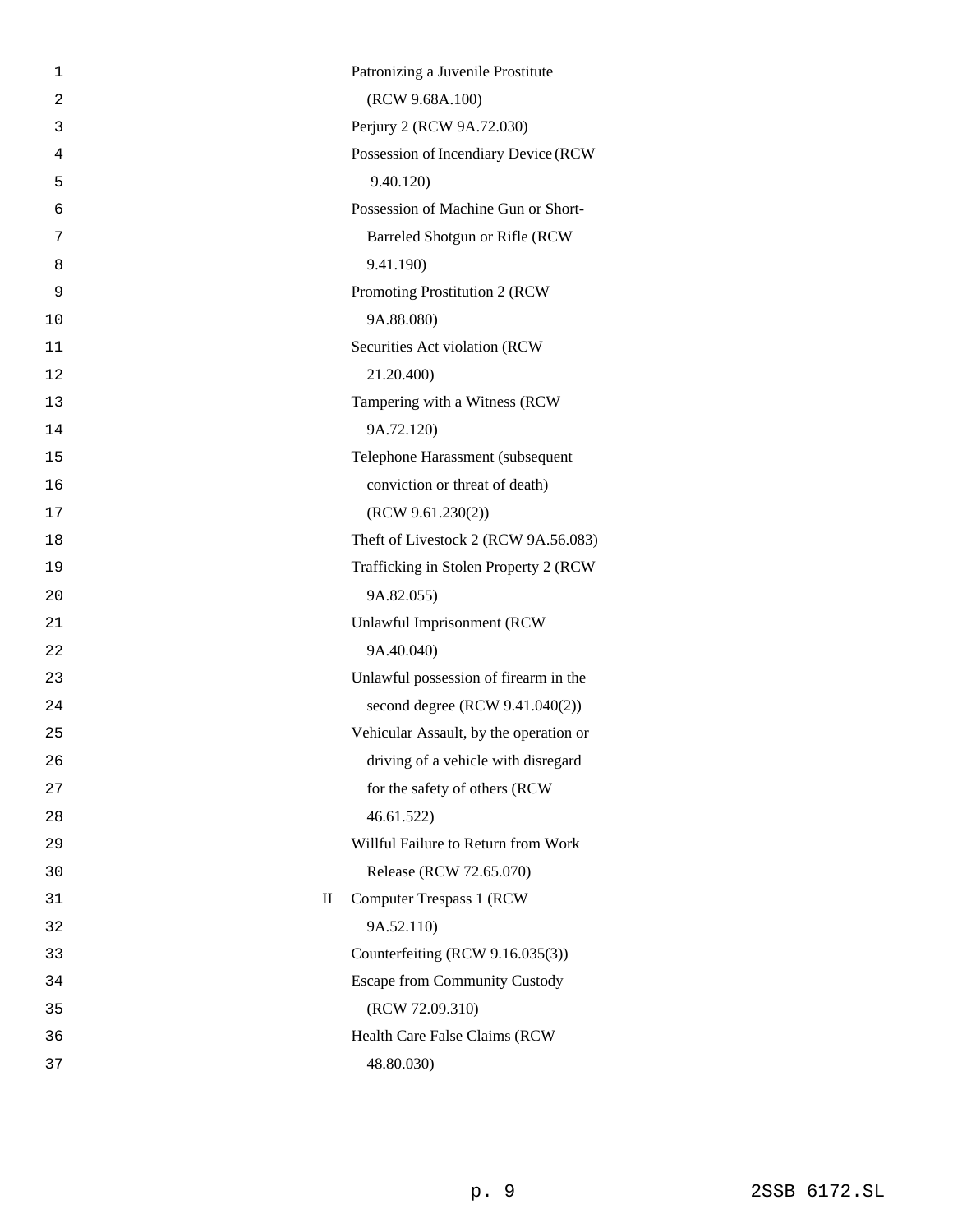| 1              |   | Identity Theft 2 (RCW 9.35.020(3))     |
|----------------|---|----------------------------------------|
| $\overline{2}$ |   | <b>Improperly Obtaining Financial</b>  |
| 3              |   | Information (RCW 9.35.010)             |
| 4              |   | Malicious Mischief 1 (RCW              |
| 5              |   | 9A.48.070)                             |
| 6              |   | Possession of Stolen Property 1 (RCW   |
| 7              |   | 9A.56.150)                             |
| 8              |   | Theft 1 (RCW 9A.56.030)                |
| 9              |   | Theft of Rental, Leased, or Lease-     |
| 10             |   | purchased Property (valued at one      |
| 11             |   | thousand five hundred dollars or       |
| 12             |   | more) (RCW 9A.56.096(5)(a))            |
| 13             |   | Trafficking in Insurance Claims (RCW   |
| 14             |   | 48.30A.015)                            |
| 15             |   | Unlawful factoring of a credit card or |
| 16             |   | payment card transaction (RCW          |
| 17             |   | 9A.56.290(4)(a)                        |
| 18             |   | Unlawful Practice of Law (RCW          |
| 19             |   | 2.48.180)                              |
| 20             |   | Unlicensed Practice of a Profession or |
| 21             |   | Business (RCW 18.130.190(7))           |
| 22             |   | Voyeurism (RCW 9A.44.115)              |
| 23             | I | Attempting to Elude a Pursuing Police  |
| 24             |   | Vehicle (RCW 46.61.024)                |
| 25             |   | False Verification for Welfare (RCW    |
| 26             |   | 74.08.055)                             |
| 27             |   | Forgery (RCW 9A.60.020)                |
| 28             |   | Fraudulent Creation or Revocation of a |
| 29             |   | Mental Health Advance Directive        |
| 30             |   | (RCW 9A.60.060)                        |
| 31             |   | Malicious Mischief 2 (RCW              |
| 32             |   | 9A.48.080)                             |
| 33             |   | Mineral Trespass (RCW 78.44.330)       |
| 34             |   | Possession of Stolen Property 2 (RCW   |
| 35             |   | 9A.56.160)                             |
| 36             |   | Reckless Burning 1 (RCW 9A.48.040)     |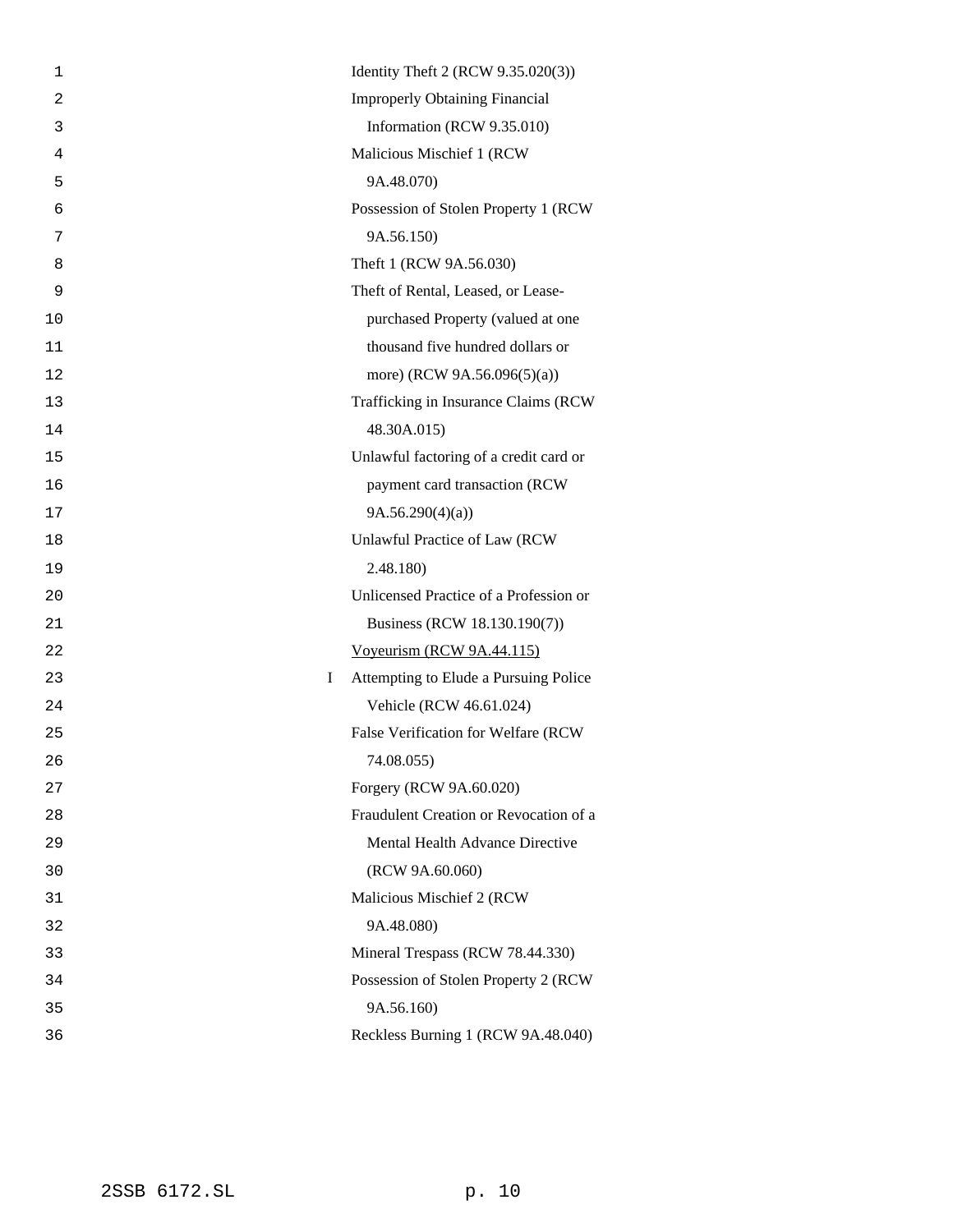| 1      | Taking Motor Vehicle Without                                           |
|--------|------------------------------------------------------------------------|
| 2      | Permission 2 (RCW 9A.56.075)                                           |
| 3      | Theft 2 (RCW 9A.56.040)                                                |
| 4      | Theft of Rental, Leased, or Lease-                                     |
| 5      | purchased Property (valued at two                                      |
| 6      | hundred fifty dollars or more but                                      |
| 7      | less than one thousand five                                            |
| 8      | hundred dollars) (RCW                                                  |
| 9      | 9A.56.096(5)(b)                                                        |
| 10     | Transaction of insurance business                                      |
| $11\,$ | beyond the scope of licensure                                          |
| 12     | (RCW 48.17.063(4))                                                     |
| 13     | Unlawful Issuance of Checks or Drafts                                  |
| 14     | (RCW 9A.56.060)                                                        |
| 15     | <b>Unlawful Possession of Fictitious</b>                               |
| 16     | Identification (RCW 9A.56.320)                                         |
| $17$   | Unlawful Possession of Instruments of                                  |
| 18     | Financial Fraud (RCW                                                   |
| 19     | 9A.56.320)                                                             |
| 20     | <b>Unlawful Possession of Payment</b>                                  |
| 21     | Instruments (RCW 9A.56.320)                                            |
| 22     | Unlawful Possession of a Personal                                      |
| 23     | <b>Identification Device (RCW</b>                                      |
| 24     | 9A.56.320)                                                             |
| 25     | Unlawful Production of Payment                                         |
| 26     | Instruments (RCW 9A.56.320)                                            |
| 27     | <b>Unlawful Trafficking in Food Stamps</b>                             |
| 28     | (RCW 9.91.142)                                                         |
| 29     | Unlawful Use of Food Stamps (RCW                                       |
| 30     | 9.91.144)                                                              |
| 31     | Vehicle Prowl 1 (RCW 9A.52.095)                                        |
| 32     | RCW 9.68A.070 and 1990 c 155 s 1 are each amended to read<br>Sec. $3.$ |
| 33     | as follows:                                                            |
| 34     | A person who knowingly possesses visual or printed matter depicting    |

35 a minor engaged in sexually explicit conduct is guilty of a class ((C)) 36 B felony.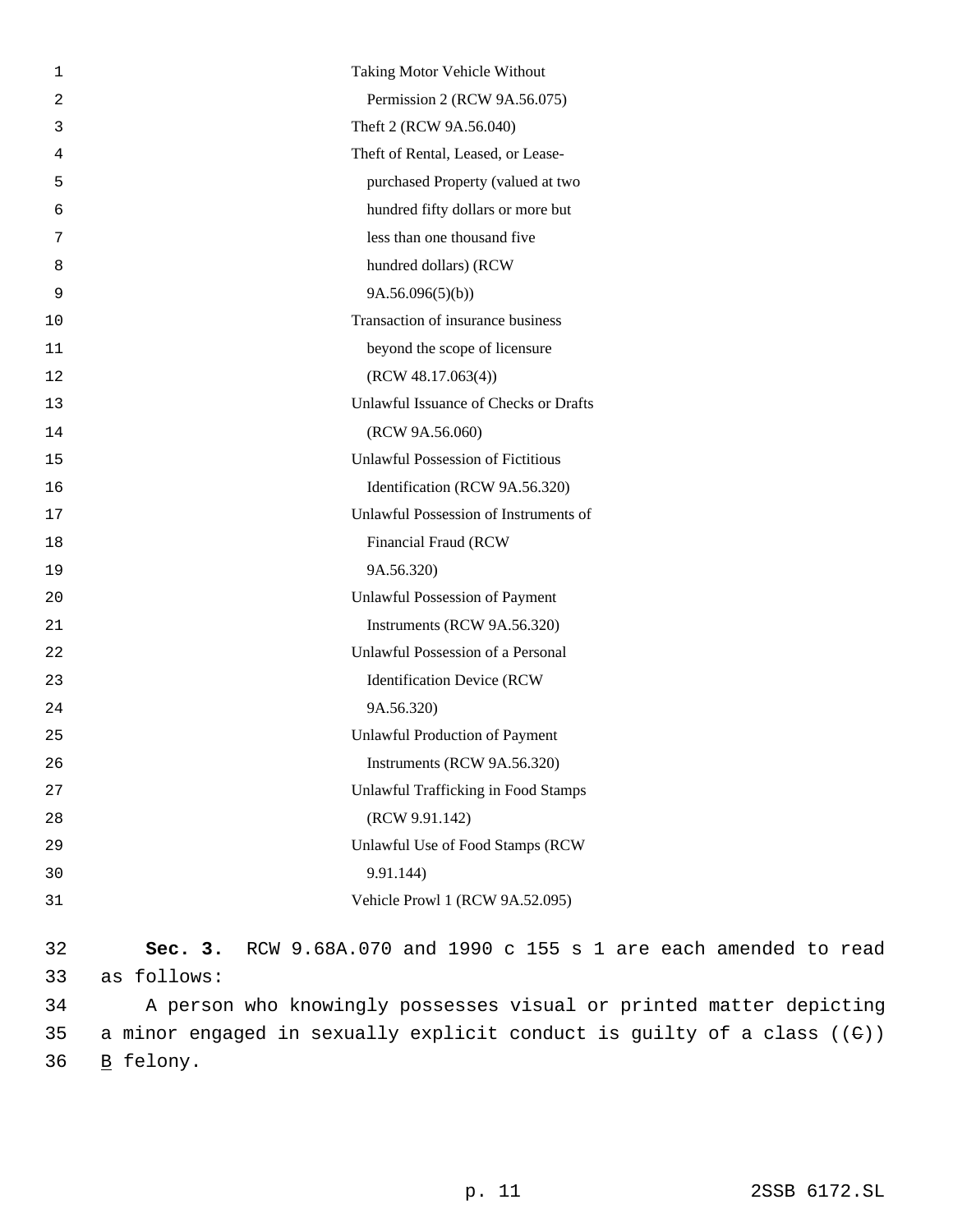**Sec. 4.** RCW 9.94A.030 and 2005 c 436 s 1 are each amended to read as follows:

 Unless the context clearly requires otherwise, the definitions in this section apply throughout this chapter.

 (1) "Board" means the indeterminate sentence review board created under chapter 9.95 RCW.

 (2) "Collect," or any derivative thereof, "collect and remit," or "collect and deliver," when used with reference to the department, means that the department, either directly or through a collection agreement authorized by RCW 9.94A.760, is responsible for monitoring and enforcing the offender's sentence with regard to the legal financial obligation, receiving payment thereof from the offender, and, consistent with current law, delivering daily the entire payment to the superior court clerk without depositing it in a departmental account.

(3) "Commission" means the sentencing guidelines commission.

 (4) "Community corrections officer" means an employee of the department who is responsible for carrying out specific duties in supervision of sentenced offenders and monitoring of sentence conditions.

 (5) "Community custody" means that portion of an offender's sentence of confinement in lieu of earned release time or imposed pursuant to RCW 9.94A.505(2)(b), 9.94A.650 through 9.94A.670, 9.94A.690, 9.94A.700 through 9.94A.715, or 9.94A.545, served in the community subject to controls placed on the offender's movement and activities by the department. For offenders placed on community custody for crimes committed on or after July 1, 2000, the department shall assess the offender's risk of reoffense and may establish and modify conditions of community custody, in addition to those imposed by the court, based upon the risk to community safety.

 (6) "Community custody range" means the minimum and maximum period of community custody included as part of a sentence under RCW 9.94A.715, as established by the commission or the legislature under RCW 9.94A.850, for crimes committed on or after July 1, 2000.

 (7) "Community placement" means that period during which the offender is subject to the conditions of community custody and/or postrelease supervision, which begins either upon completion of the term of confinement (postrelease supervision) or at such time as the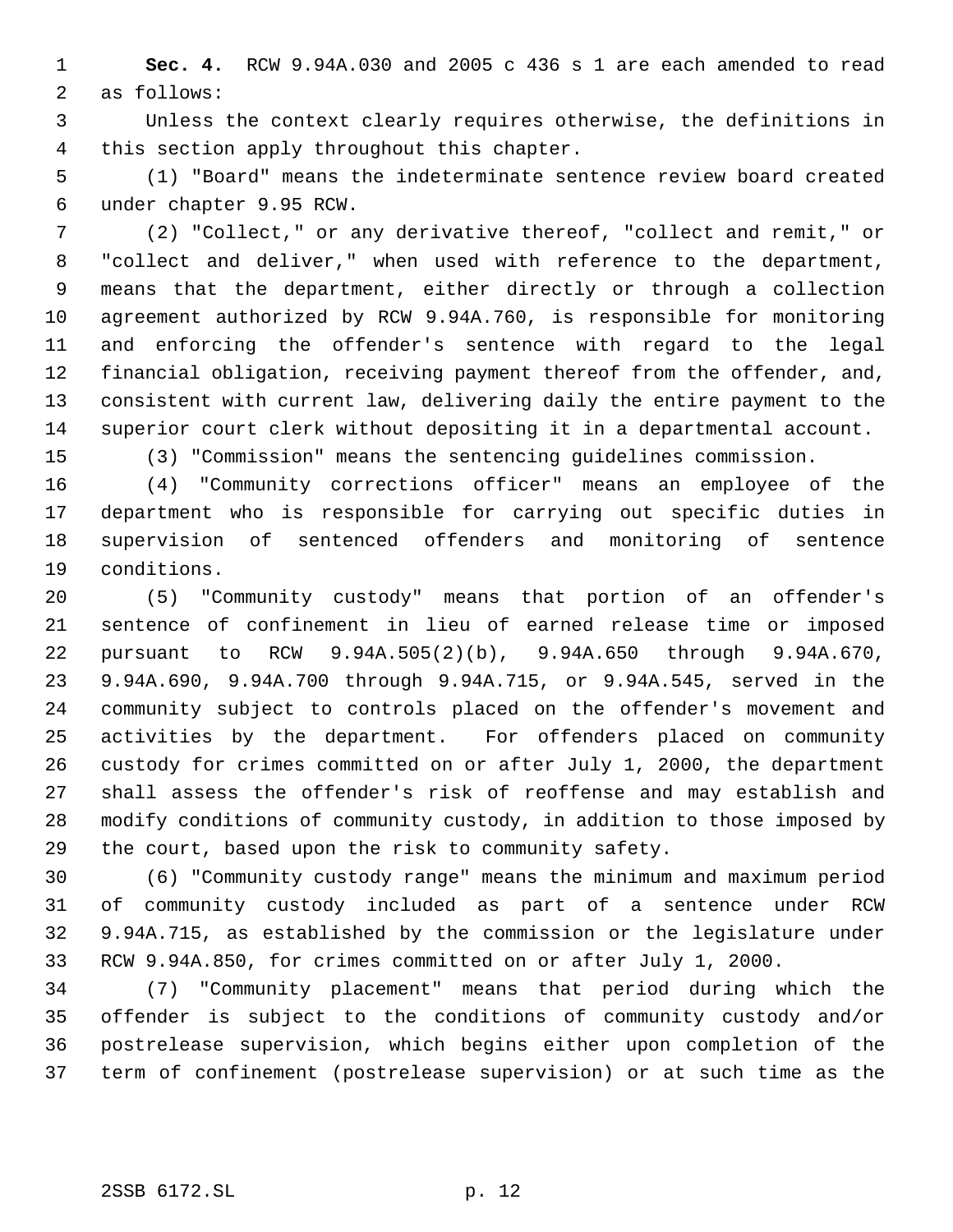offender is transferred to community custody in lieu of earned release. Community placement may consist of entirely community custody, entirely postrelease supervision, or a combination of the two.

 (8) "Community protection zone" means the area within eight hundred eighty feet of the facilities and grounds of a public or private school.

 (9) "Community restitution" means compulsory service, without compensation, performed for the benefit of the community by the offender.

 (10) "Community supervision" means a period of time during which a convicted offender is subject to crime-related prohibitions and other sentence conditions imposed by a court pursuant to this chapter or RCW 16.52.200(6) or 46.61.524. Where the court finds that any offender has a chemical dependency that has contributed to his or her offense, the conditions of supervision may, subject to available resources, include treatment. For purposes of the interstate compact for out-of-state supervision of parolees and probationers, RCW 9.95.270, community supervision is the functional equivalent of probation and should be considered the same as probation by other states.

(11) "Confinement" means total or partial confinement.

 (12) "Conviction" means an adjudication of guilt pursuant to Titles 10 or 13 RCW and includes a verdict of guilty, a finding of guilty, and acceptance of a plea of guilty.

 (13) "Crime-related prohibition" means an order of a court prohibiting conduct that directly relates to the circumstances of the crime for which the offender has been convicted, and shall not be construed to mean orders directing an offender affirmatively to participate in rehabilitative programs or to otherwise perform affirmative conduct. However, affirmative acts necessary to monitor compliance with the order of a court may be required by the department.

 (14) "Criminal history" means the list of a defendant's prior convictions and juvenile adjudications, whether in this state, in federal court, or elsewhere.

 (a) The history shall include, where known, for each conviction (i) whether the defendant has been placed on probation and the length and terms thereof; and (ii) whether the defendant has been incarcerated and the length of incarceration.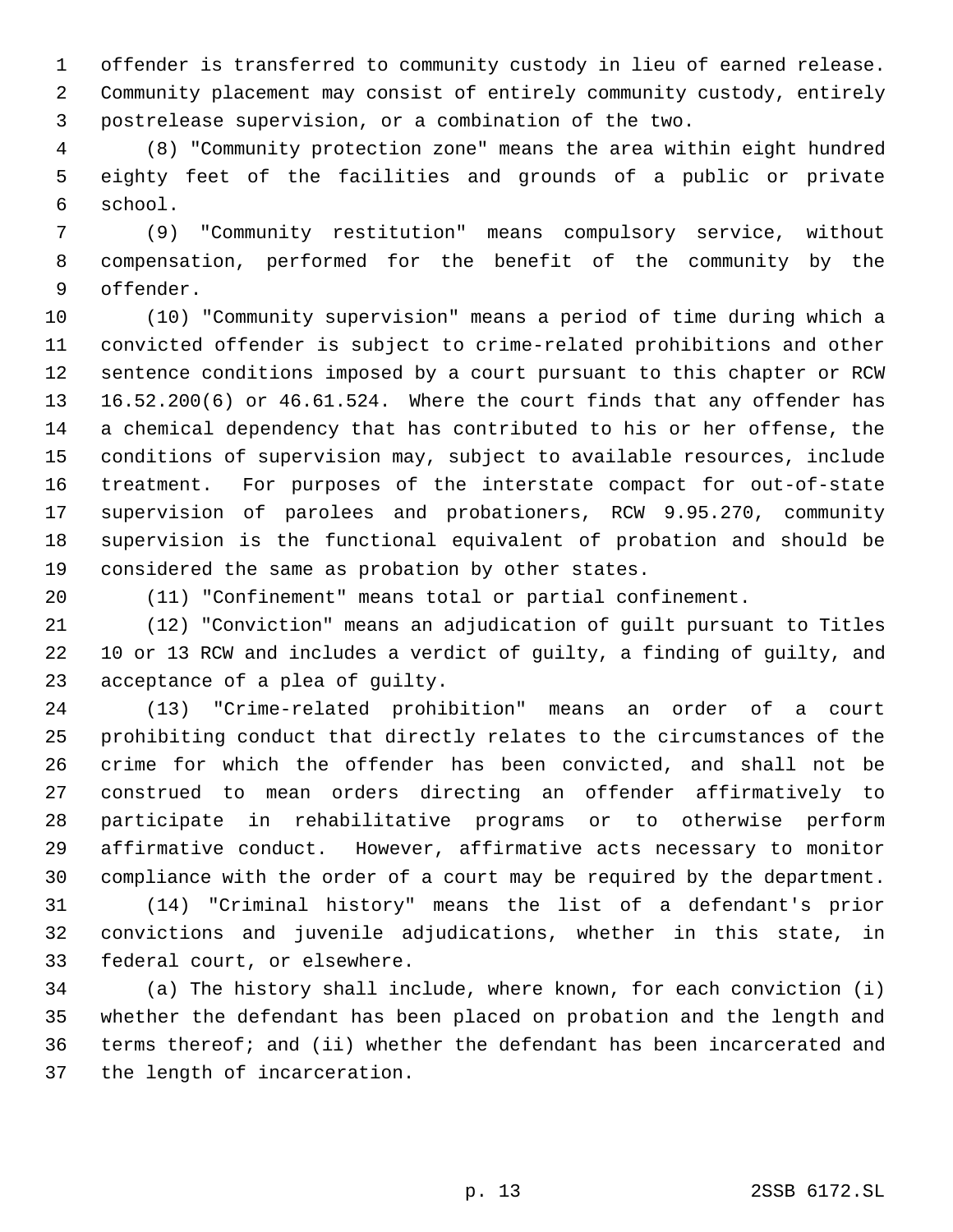(b) A conviction may be removed from a defendant's criminal history only if it is vacated pursuant to RCW 9.96.060, 9.94A.640, 9.95.240, or a similar out-of-state statute, or if the conviction has been vacated pursuant to a governor's pardon.

 (c) The determination of a defendant's criminal history is distinct from the determination of an offender score. A prior conviction that was not included in an offender score calculated pursuant to a former version of the sentencing reform act remains part of the defendant's criminal history.

 (15) "Day fine" means a fine imposed by the sentencing court that equals the difference between the offender's net daily income and the reasonable obligations that the offender has for the support of the offender and any dependents.

 (16) "Day reporting" means a program of enhanced supervision designed to monitor the offender's daily activities and compliance with sentence conditions, and in which the offender is required to report daily to a specific location designated by the department or the sentencing court.

(17) "Department" means the department of corrections.

 (18) "Determinate sentence" means a sentence that states with exactitude the number of actual years, months, or days of total confinement, of partial confinement, of community supervision, the number of actual hours or days of community restitution work, or dollars or terms of a legal financial obligation. The fact that an offender through earned release can reduce the actual period of confinement shall not affect the classification of the sentence as a determinate sentence.

 (19) "Disposable earnings" means that part of the earnings of an offender remaining after the deduction from those earnings of any amount required by law to be withheld. For the purposes of this definition, "earnings" means compensation paid or payable for personal services, whether denominated as wages, salary, commission, bonuses, or otherwise, and, notwithstanding any other provision of law making the payments exempt from garnishment, attachment, or other process to satisfy a court-ordered legal financial obligation, specifically includes periodic payments pursuant to pension or retirement programs, or insurance policies of any type, but does not include payments made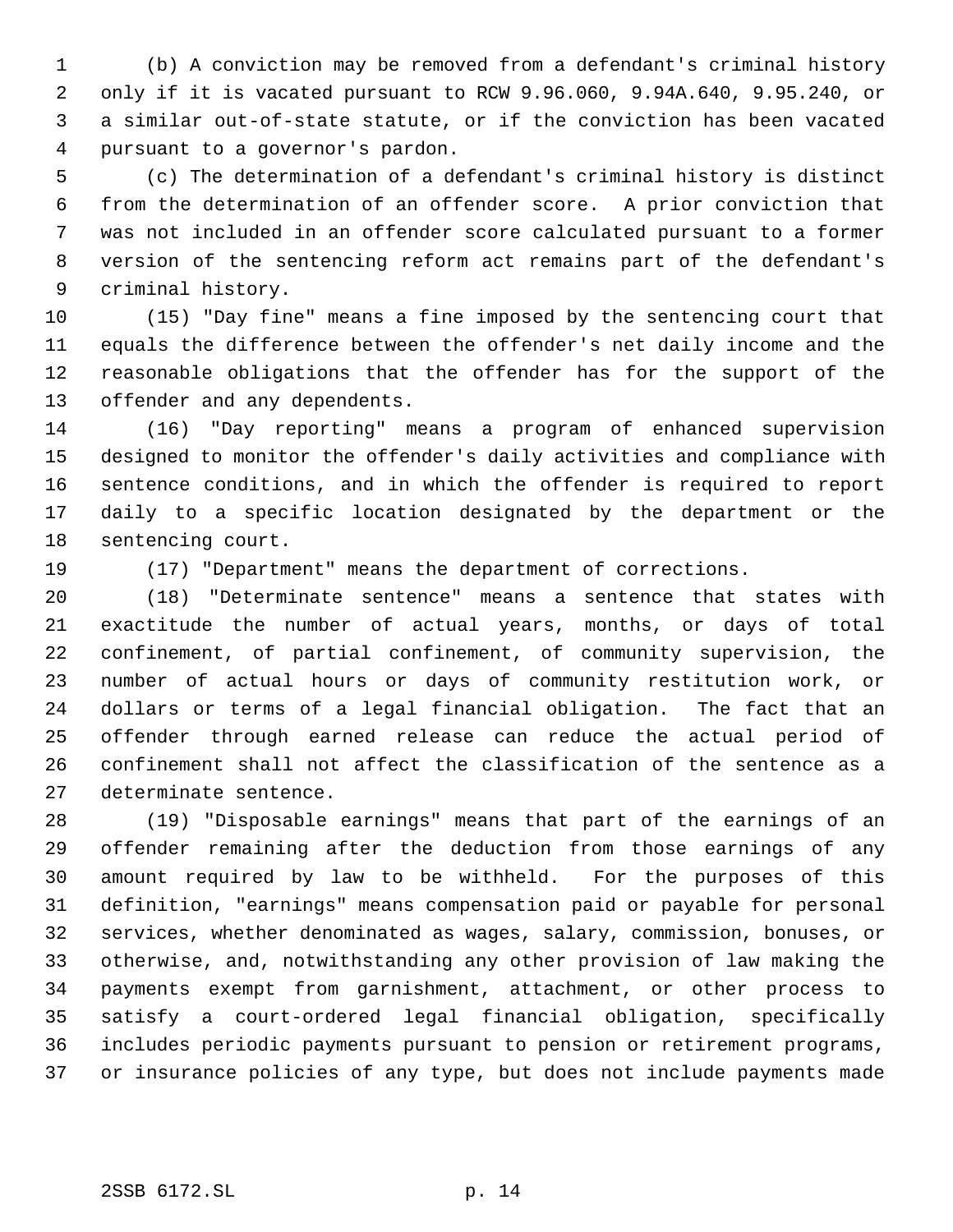under Title 50 RCW, except as provided in RCW 50.40.020 and 50.40.050, or Title 74 RCW.

 (20) "Drug offender sentencing alternative" is a sentencing option available to persons convicted of a felony offense other than a violent offense or a sex offense and who are eligible for the option under RCW 9.94A.660.

(21) "Drug offense" means:

 (a) Any felony violation of chapter 69.50 RCW except possession of a controlled substance (RCW 69.50.4013) or forged prescription for a controlled substance (RCW 69.50.403);

 (b) Any offense defined as a felony under federal law that relates to the possession, manufacture, distribution, or transportation of a controlled substance; or

 (c) Any out-of-state conviction for an offense that under the laws of this state would be a felony classified as a drug offense under (a) of this subsection.

 (22) "Earned release" means earned release from confinement as provided in RCW 9.94A.728.

(23) "Escape" means:

 (a) Sexually violent predator escape (RCW 9A.76.115), escape in the first degree (RCW 9A.76.110), escape in the second degree (RCW 9A.76.120), willful failure to return from furlough (RCW 72.66.060), willful failure to return from work release (RCW 72.65.070), or willful failure to be available for supervision by the department while in community custody (RCW 72.09.310); or

 (b) Any federal or out-of-state conviction for an offense that under the laws of this state would be a felony classified as an escape under (a) of this subsection.

(24) "Felony traffic offense" means:

 (a) Vehicular homicide (RCW 46.61.520), vehicular assault (RCW 46.61.522), eluding a police officer (RCW 46.61.024), or felony hit-and-run injury-accident (RCW 46.52.020(4)); or

 (b) Any federal or out-of-state conviction for an offense that under the laws of this state would be a felony classified as a felony traffic offense under (a) of this subsection.

 (25) "Fine" means a specific sum of money ordered by the sentencing court to be paid by the offender to the court over a specific period of time.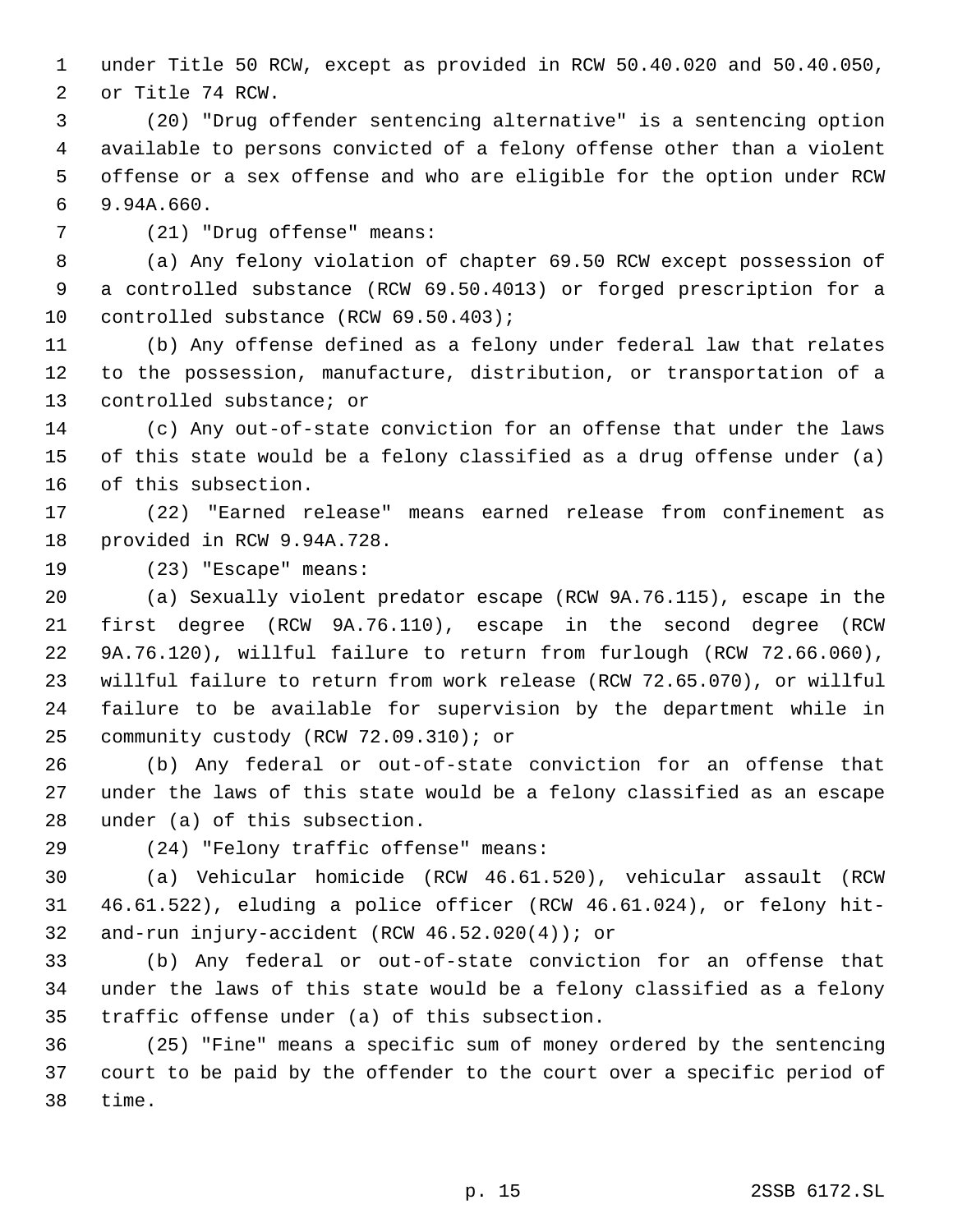(26) "First-time offender" means any person who has no prior convictions for a felony and is eligible for the first-time offender waiver under RCW 9.94A.650.

 (27) "Home detention" means a program of partial confinement available to offenders wherein the offender is confined in a private residence subject to electronic surveillance.

 (28) "Legal financial obligation" means a sum of money that is ordered by a superior court of the state of Washington for legal financial obligations which may include restitution to the victim, statutorily imposed crime victims' compensation fees as assessed pursuant to RCW 7.68.035, court costs, county or interlocal drug funds, court-appointed attorneys' fees, and costs of defense, fines, and any other financial obligation that is assessed to the offender as a result of a felony conviction. Upon conviction for vehicular assault while under the influence of intoxicating liquor or any drug, RCW 46.61.522(1)(b), or vehicular homicide while under the influence of intoxicating liquor or any drug, RCW 46.61.520(1)(a), legal financial obligations may also include payment to a public agency of the expense of an emergency response to the incident resulting in the conviction, subject to RCW 38.52.430.

 (29) "Most serious offense" means any of the following felonies or a felony attempt to commit any of the following felonies:

 (a) Any felony defined under any law as a class A felony or criminal solicitation of or criminal conspiracy to commit a class A felony;

- 
- 26 (b) Assault in the second degree;
- (c) Assault of a child in the second degree;
- 28 (d) Child molestation in the second degree;
- (e) Controlled substance homicide;
- (f) Extortion in the first degree;
- (g) Incest when committed against a child under age fourteen;
- (h) Indecent liberties;
- (i) Kidnapping in the second degree;
- (j) Leading organized crime;
- (k) Manslaughter in the first degree;
- (l) Manslaughter in the second degree;
- (m) Promoting prostitution in the first degree;
- (n) Rape in the third degree;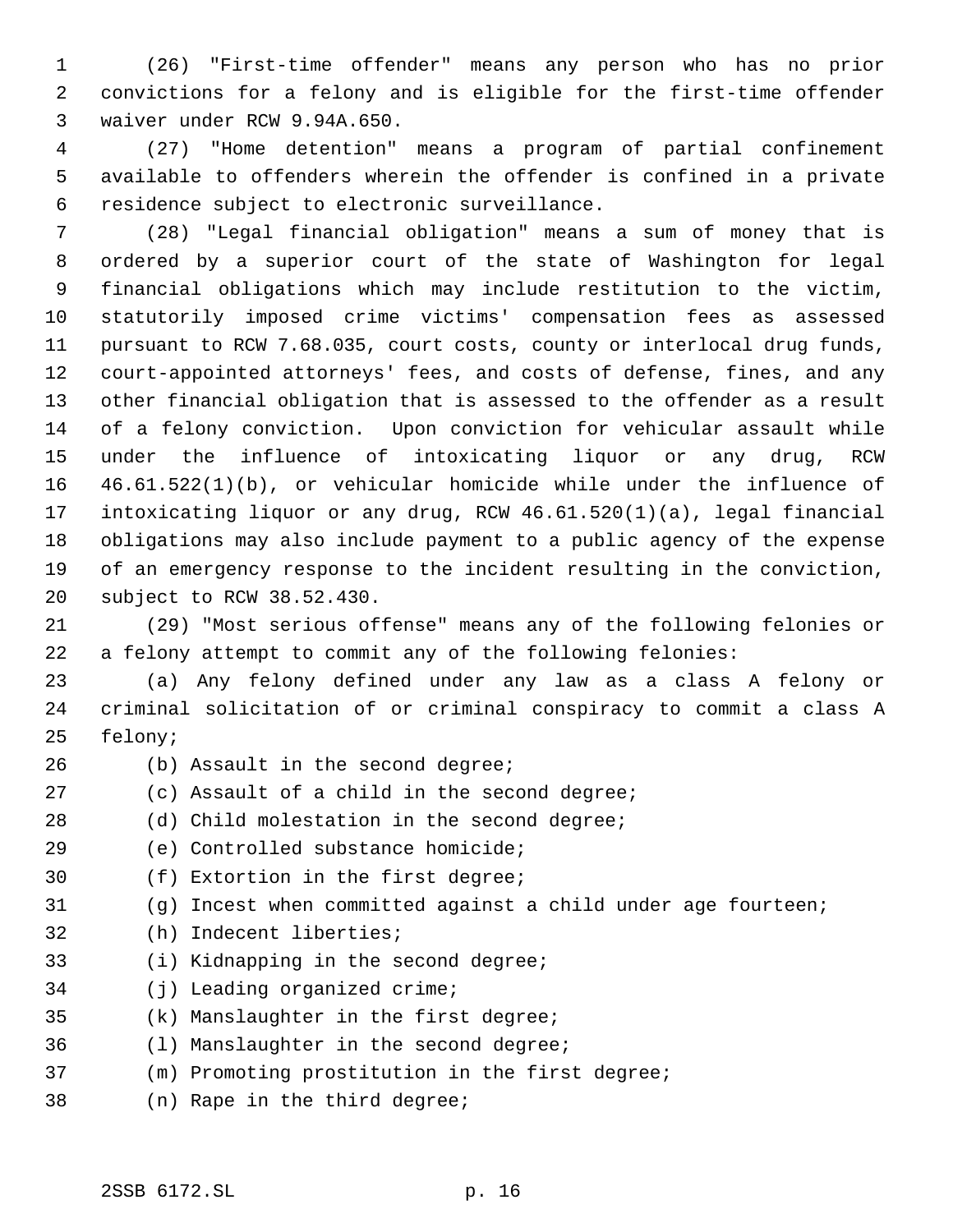(o) Robbery in the second degree;

(p) Sexual exploitation;

 (q) Vehicular assault, when caused by the operation or driving of a vehicle by a person while under the influence of intoxicating liquor or any drug or by the operation or driving of a vehicle in a reckless manner;

 (r) Vehicular homicide, when proximately caused by the driving of any vehicle by any person while under the influence of intoxicating liquor or any drug as defined by RCW 46.61.502, or by the operation of 10 any vehicle in a reckless manner;

 (s) Any other class B felony offense with a finding of sexual motivation;

 (t) Any other felony with a deadly weapon verdict under RCW 9.94A.602;

 (u) Any felony offense in effect at any time prior to December 2, 1993, that is comparable to a most serious offense under this subsection, or any federal or out-of-state conviction for an offense that under the laws of this state would be a felony classified as a most serious offense under this subsection;

 (v)(i) A prior conviction for indecent liberties under RCW 9A.88.100(1) (a), (b), and (c), chapter 260, Laws of 1975 1st ex. sess. as it existed until July 1, 1979, RCW 9A.44.100(1) (a), (b), and (c) as it existed from July 1, 1979, until June 11, 1986, and RCW 9A.44.100(1) (a), (b), and (d) as it existed from June 11, 1986, until July 1, 1988; (ii) A prior conviction for indecent liberties under RCW 9A.44.100(1)(c) as it existed from June 11, 1986, until July 1, 1988, if: (A) The crime was committed against a child under the age of fourteen; or (B) the relationship between the victim and perpetrator is included in the definition of indecent liberties under RCW 9A.44.100(1)(c) as it existed from July 1, 1988, through July 27, 1997, or RCW 9A.44.100(1) (d) or (e) as it existed from July 25, 1993, through July 27, 1997.

 (30) "Nonviolent offense" means an offense which is not a violent offense.

 (31) "Offender" means a person who has committed a felony established by state law and is eighteen years of age or older or is less than eighteen years of age but whose case is under superior court jurisdiction under RCW 13.04.030 or has been transferred by the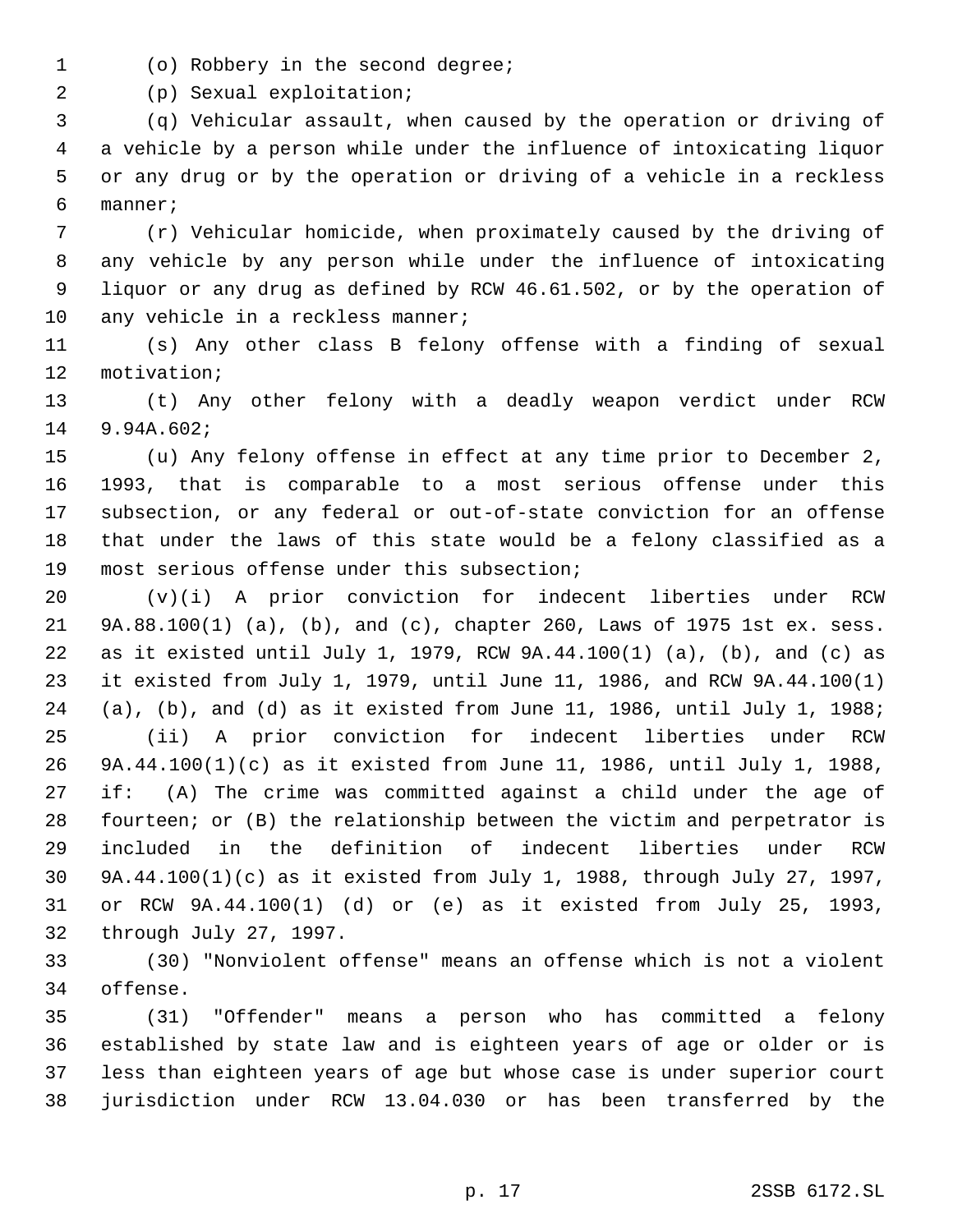appropriate juvenile court to a criminal court pursuant to RCW 13.40.110. Throughout this chapter, the terms "offender" and "defendant" are used interchangeably.

 (32) "Partial confinement" means confinement for no more than one year in a facility or institution operated or utilized under contract by the state or any other unit of government, or, if home detention or work crew has been ordered by the court, in an approved residence, for a substantial portion of each day with the balance of the day spent in the community. Partial confinement includes work release, home detention, work crew, and a combination of work crew and home detention.

(33) "Persistent offender" is an offender who:

 (a)(i) Has been convicted in this state of any felony considered a most serious offense; and

 (ii) Has, before the commission of the offense under (a) of this subsection, been convicted as an offender on at least two separate occasions, whether in this state or elsewhere, of felonies that under the laws of this state would be considered most serious offenses and would be included in the offender score under RCW 9.94A.525; provided that of the two or more previous convictions, at least one conviction must have occurred before the commission of any of the other most serious offenses for which the offender was previously convicted; or

 (b)(i) Has been convicted of: (A) Rape in the first degree, rape of a child in the first degree, child molestation in the first degree, rape in the second degree, rape of a child in the second degree, or indecent liberties by forcible compulsion; (B) any of the following offenses with a finding of sexual motivation: Murder in the first degree, murder in the second degree, homicide by abuse, kidnapping in the first degree, kidnapping in the second degree, assault in the first degree, assault in the second degree, assault of a child in the first degree, or burglary in the first degree; or (C) an attempt to commit 32 any crime listed in this subsection  $(33)(b)(i)$ ; and

 (ii) Has, before the commission of the offense under (b)(i) of this subsection, been convicted as an offender on at least one occasion, whether in this state or elsewhere, of an offense listed in (b)(i) of this subsection or any federal or out-of-state offense or offense under prior Washington law that is comparable to the offenses listed in (b)(i) of this subsection. A conviction for rape of a child in the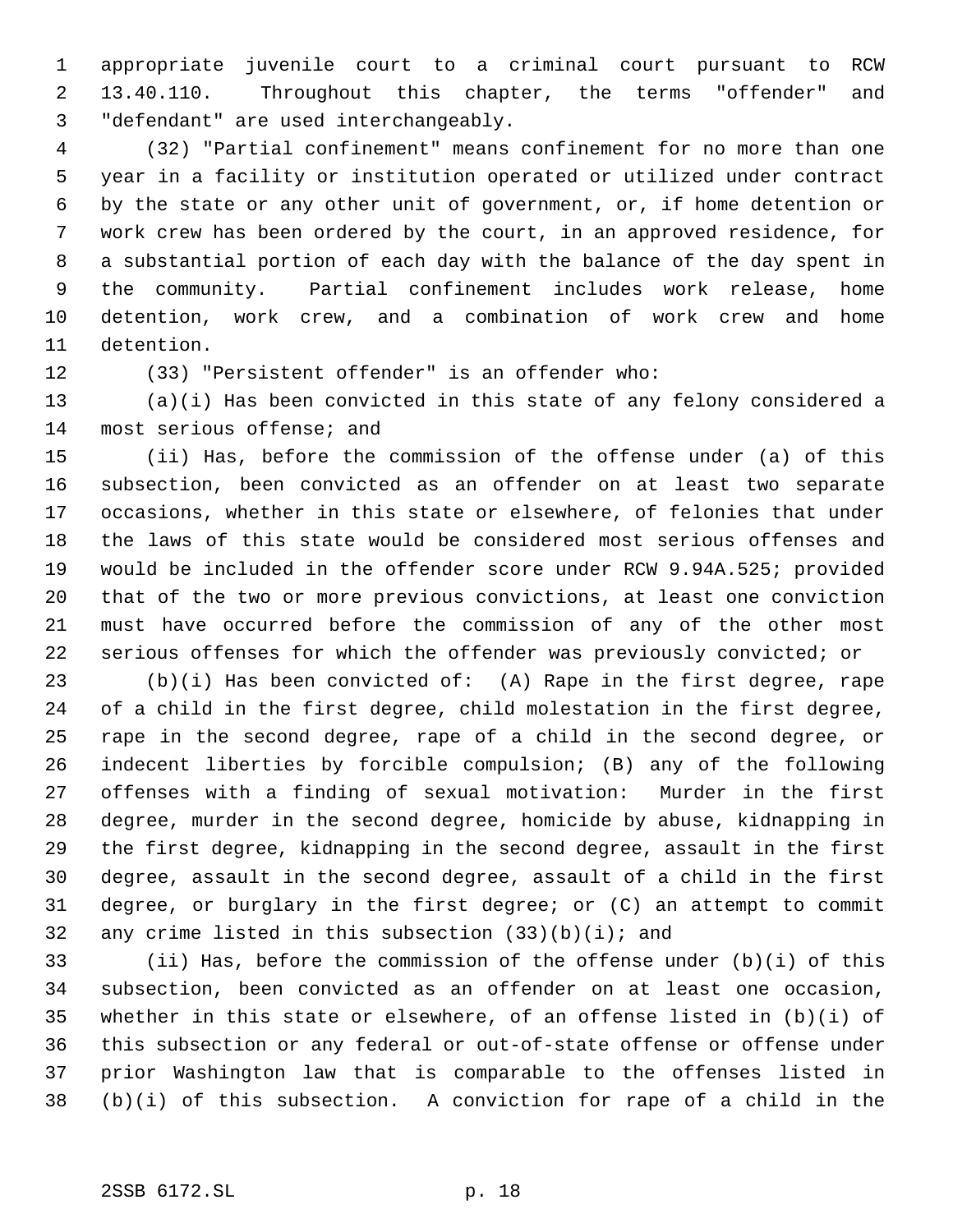first degree constitutes a conviction under (b)(i) of this subsection only when the offender was sixteen years of age or older when the offender committed the offense. A conviction for rape of a child in the second degree constitutes a conviction under (b)(i) of this subsection only when the offender was eighteen years of age or older when the offender committed the offense.

 (34) "Postrelease supervision" is that portion of an offender's community placement that is not community custody.

 (35) "Private school" means a school regulated under chapter 28A.195 or 28A.205 RCW.

(36) "Public school" has the same meaning as in RCW 28A.150.010.

 (37) "Restitution" means a specific sum of money ordered by the sentencing court to be paid by the offender to the court over a specified period of time as payment of damages. The sum may include both public and private costs.

 (38) "Risk assessment" means the application of an objective instrument supported by research and adopted by the department for the purpose of assessing an offender's risk of reoffense, taking into consideration the nature of the harm done by the offender, place and circumstances of the offender related to risk, the offender's relationship to any victim, and any information provided to the department by victims. The results of a risk assessment shall not be based on unconfirmed or unconfirmable allegations.

(39) "Serious traffic offense" means:

 (a) Driving while under the influence of intoxicating liquor or any drug (RCW 46.61.502), actual physical control while under the influence of intoxicating liquor or any drug (RCW 46.61.504), reckless driving (RCW 46.61.500), or hit-and-run an attended vehicle (RCW 46.52.020(5)); or

 (b) Any federal, out-of-state, county, or municipal conviction for an offense that under the laws of this state would be classified as a serious traffic offense under (a) of this subsection.

 (40) "Serious violent offense" is a subcategory of violent offense and means:

(a)(i) Murder in the first degree;

(ii) Homicide by abuse;

(iii) Murder in the second degree;

(iv) Manslaughter in the first degree;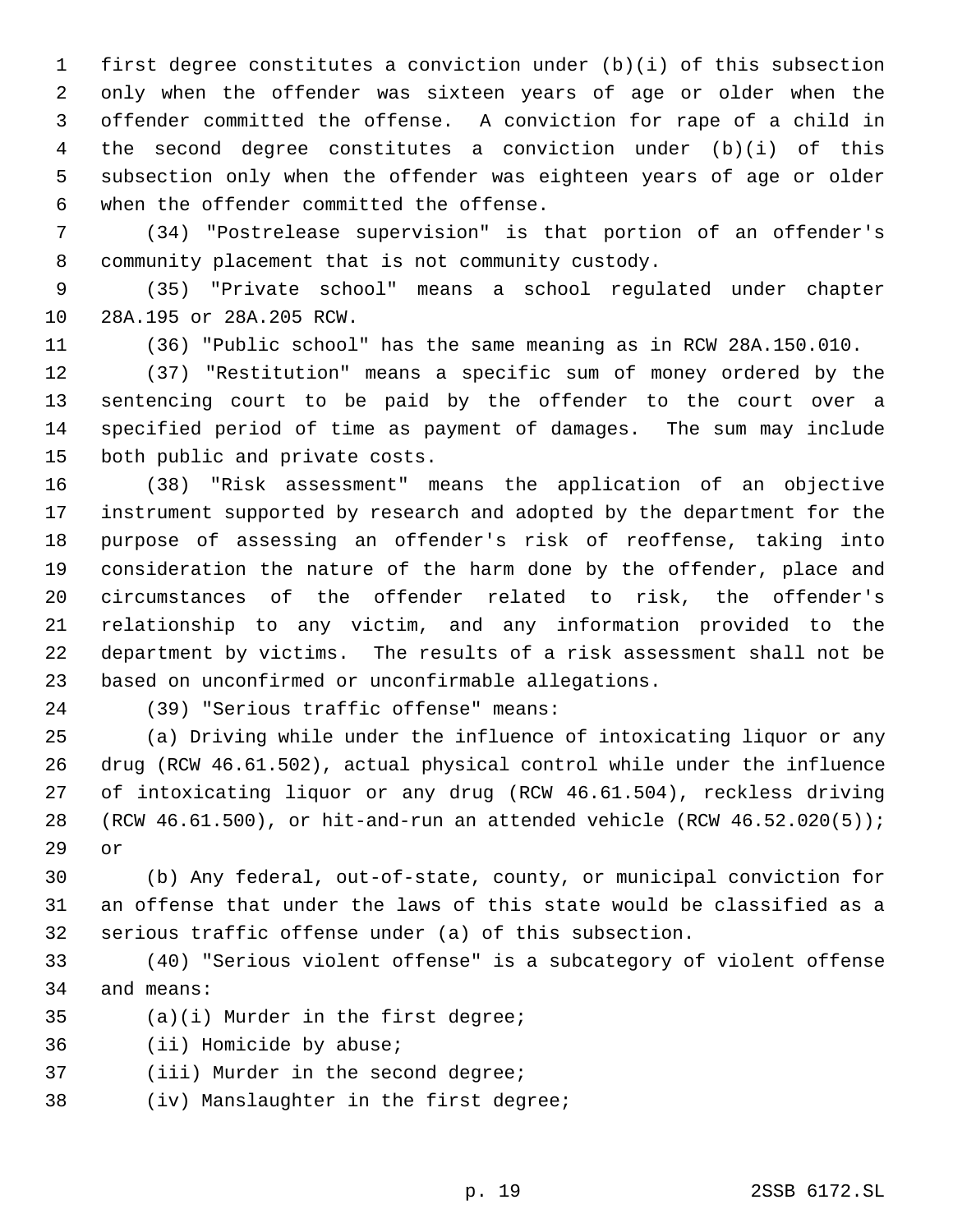(v) Assault in the first degree;

(vi) Kidnapping in the first degree;

(vii) Rape in the first degree;

(viii) Assault of a child in the first degree; or

 (ix) An attempt, criminal solicitation, or criminal conspiracy to commit one of these felonies; or

 (b) Any federal or out-of-state conviction for an offense that under the laws of this state would be a felony classified as a serious violent offense under (a) of this subsection.

(41) "Sex offense" means:

 (a)(i) A felony that is a violation of chapter 9A.44 RCW other than RCW 9A.44.130(11);

(ii) A violation of RCW 9A.64.020;

 (iii) A felony that is a violation of chapter 9.68A RCW other than 15 RCW ((9.68A.070 or)) 9.68A.080; or

 (iv) A felony that is, under chapter 9A.28 RCW, a criminal attempt, criminal solicitation, or criminal conspiracy to commit such crimes;

 (b) Any conviction for a felony offense in effect at any time prior to July 1, 1976, that is comparable to a felony classified as a sex offense in (a) of this subsection;

 (c) A felony with a finding of sexual motivation under RCW 9.94A.835 or 13.40.135; or

 (d) Any federal or out-of-state conviction for an offense that under the laws of this state would be a felony classified as a sex offense under (a) of this subsection.

 (42) "Sexual motivation" means that one of the purposes for which the defendant committed the crime was for the purpose of his or her sexual gratification.

 (43) "Standard sentence range" means the sentencing court's discretionary range in imposing a nonappealable sentence.

 (44) "Statutory maximum sentence" means the maximum length of time for which an offender may be confined as punishment for a crime as prescribed in chapter 9A.20 RCW, RCW 9.92.010, the statute defining the crime, or other statute defining the maximum penalty for a crime.

 (45) "Total confinement" means confinement inside the physical boundaries of a facility or institution operated or utilized under contract by the state or any other unit of government for twenty-four hours a day, or pursuant to RCW 72.64.050 and 72.64.060.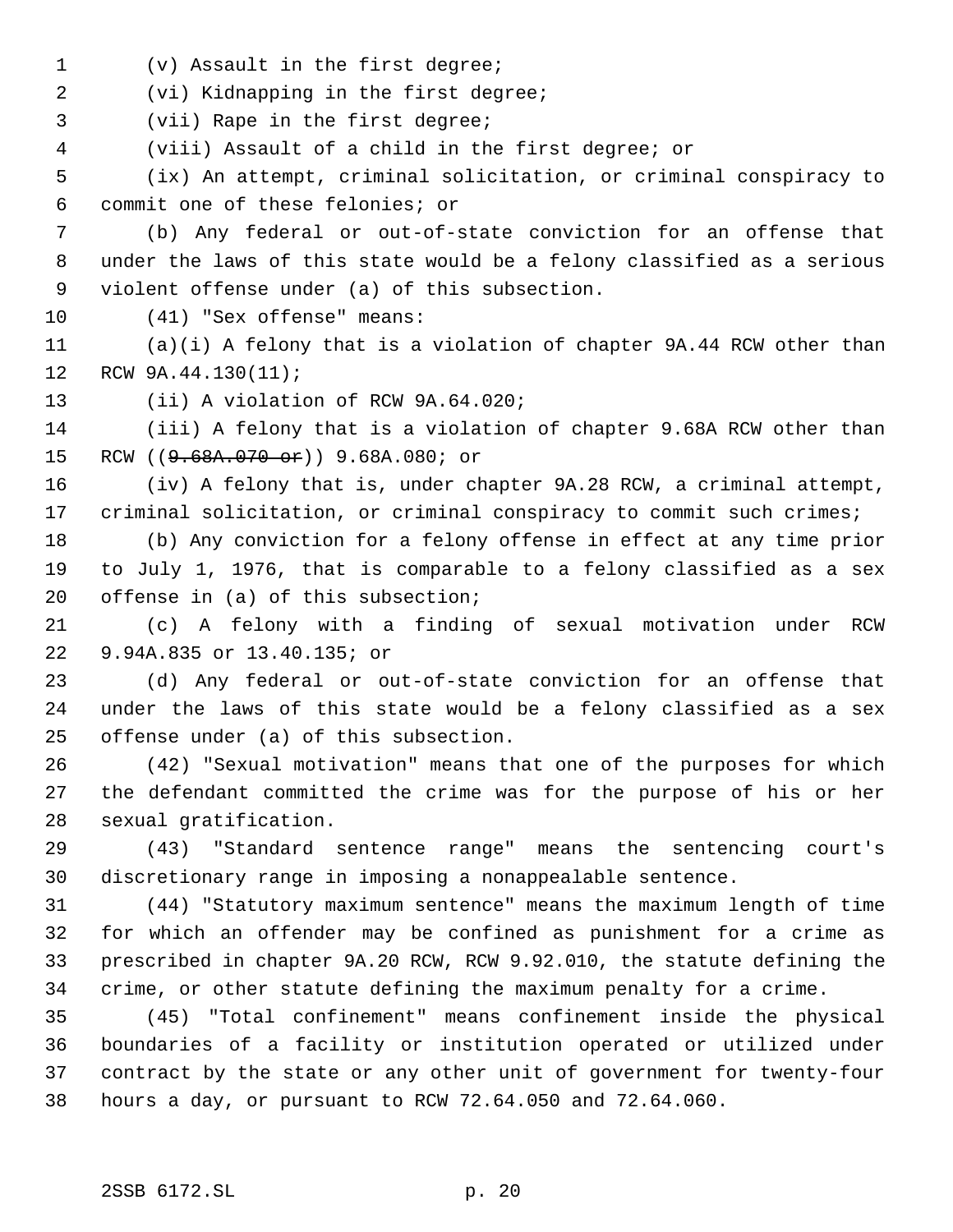(46) "Transition training" means written and verbal instructions and assistance provided by the department to the offender during the two weeks prior to the offender's successful completion of the work ethic camp program. The transition training shall include instructions in the offender's requirements and obligations during the offender's period of community custody.

 (47) "Victim" means any person who has sustained emotional, psychological, physical, or financial injury to person or property as a direct result of the crime charged.

(48) "Violent offense" means:

(a) Any of the following felonies:

 (i) Any felony defined under any law as a class A felony or an 13 attempt to commit a class A felony;

 (ii) Criminal solicitation of or criminal conspiracy to commit a class A felony;

16 (iii) Manslaughter in the first degree;

17 (iv) Manslaughter in the second degree;

- (v) Indecent liberties if committed by forcible compulsion;
- (vi) Kidnapping in the second degree;

20 (vii) Arson in the second degree;

(viii) Assault in the second degree;

(ix) Assault of a child in the second degree;

(x) Extortion in the first degree;

24 (xi) Robbery in the second degree;

(xii) Drive-by shooting;

 (xiii) Vehicular assault, when caused by the operation or driving of a vehicle by a person while under the influence of intoxicating liquor or any drug or by the operation or driving of a vehicle in a reckless manner; and

 (xiv) Vehicular homicide, when proximately caused by the driving of any vehicle by any person while under the influence of intoxicating liquor or any drug as defined by RCW 46.61.502, or by the operation of any vehicle in a reckless manner;

 (b) Any conviction for a felony offense in effect at any time prior to July 1, 1976, that is comparable to a felony classified as a violent offense in (a) of this subsection; and

(c) Any federal or out-of-state conviction for an offense that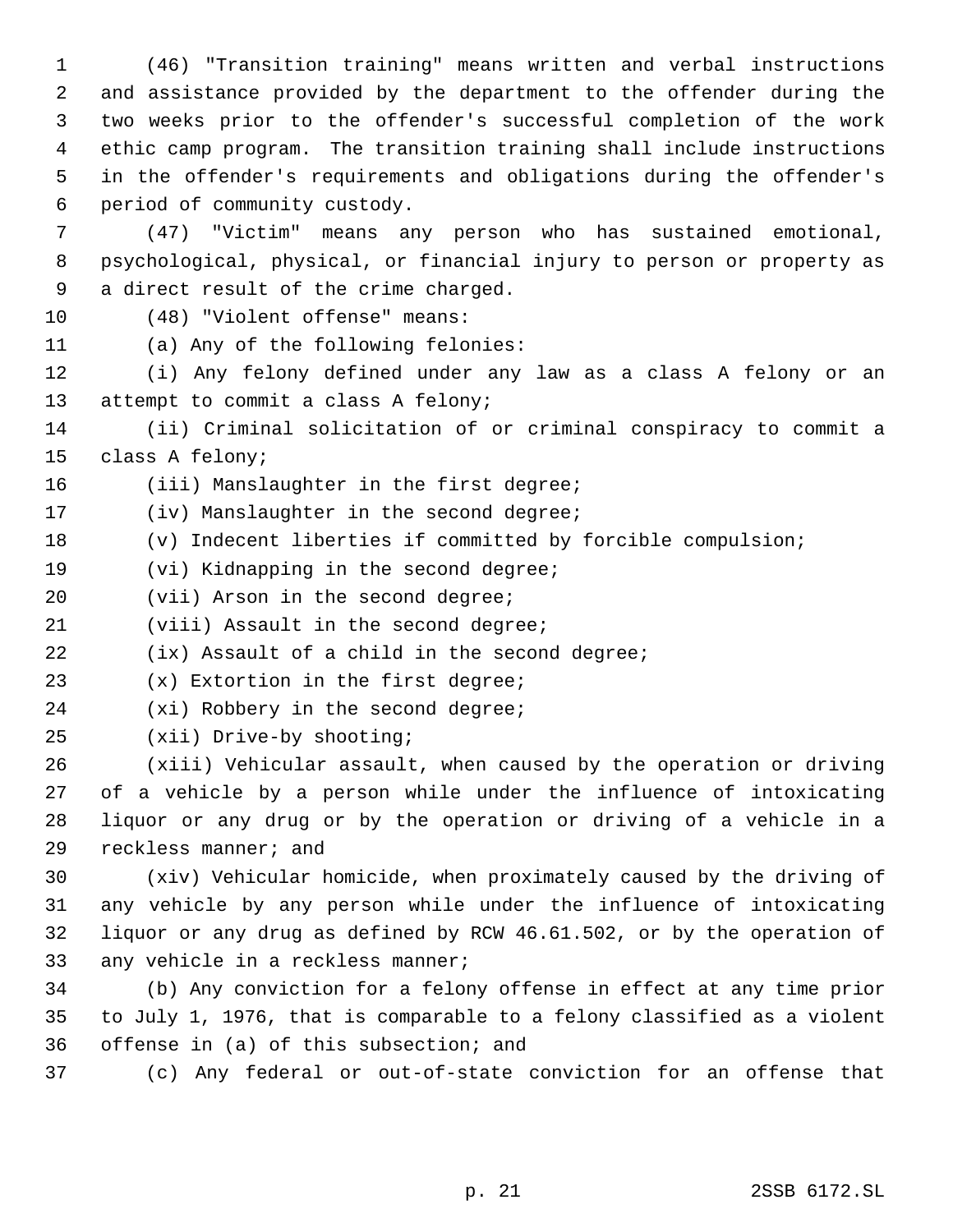under the laws of this state would be a felony classified as a violent offense under (a) or (b) of this subsection.

 (49) "Work crew" means a program of partial confinement consisting of civic improvement tasks for the benefit of the community that complies with RCW 9.94A.725.

 (50) "Work ethic camp" means an alternative incarceration program as provided in RCW 9.94A.690 designed to reduce recidivism and lower the cost of corrections by requiring offenders to complete a comprehensive array of real-world job and vocational experiences, character-building work ethics training, life management skills development, substance abuse rehabilitation, counseling, literacy training, and basic adult education.

 (51) "Work release" means a program of partial confinement available to offenders who are employed or engaged as a student in a regular course of study at school.

 **Sec. 5.** RCW 9.94A.030 and 2003 c 53 s 55 are each amended to read as follows:

 Unless the context clearly requires otherwise, the definitions in this section apply throughout this chapter.

 (1) "Board" means the indeterminate sentence review board created under chapter 9.95 RCW.

 (2) "Collect," or any derivative thereof, "collect and remit," or "collect and deliver," when used with reference to the department, means that the department, either directly or through a collection agreement authorized by RCW 9.94A.760, is responsible for monitoring and enforcing the offender's sentence with regard to the legal financial obligation, receiving payment thereof from the offender, and, consistent with current law, delivering daily the entire payment to the superior court clerk without depositing it in a departmental account.

(3) "Commission" means the sentencing guidelines commission.

 (4) "Community corrections officer" means an employee of the department who is responsible for carrying out specific duties in supervision of sentenced offenders and monitoring of sentence conditions.

 (5) "Community custody" means that portion of an offender's sentence of confinement in lieu of earned release time or imposed pursuant to RCW 9.94A.505(2)(b), 9.94A.650 through 9.94A.670,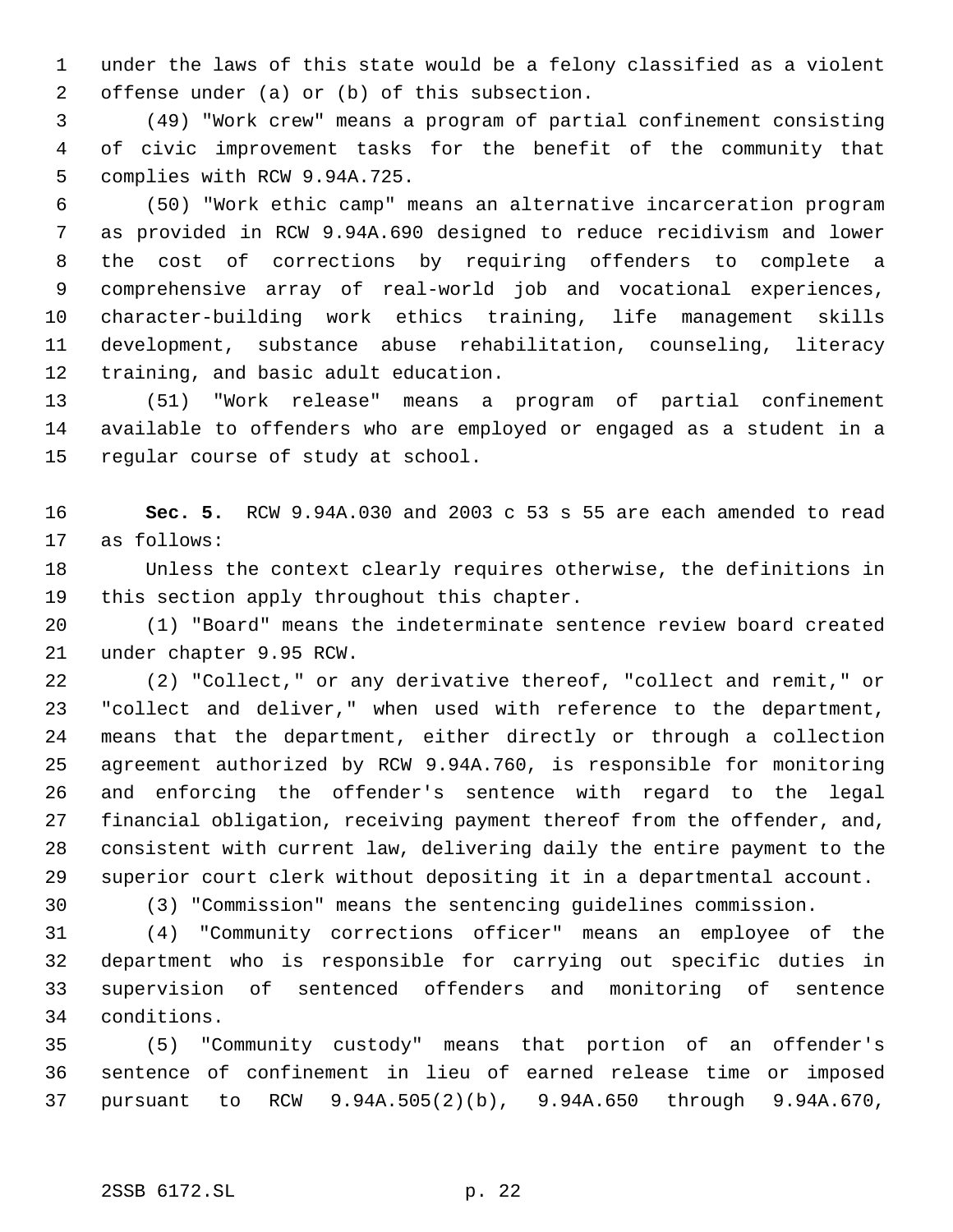9.94A.690, 9.94A.700 through 9.94A.715, or 9.94A.545, served in the community subject to controls placed on the offender's movement and activities by the department. For offenders placed on community custody for crimes committed on or after July 1, 2000, the department shall assess the offender's risk of reoffense and may establish and modify conditions of community custody, in addition to those imposed by the court, based upon the risk to community safety.

 (6) "Community custody range" means the minimum and maximum period of community custody included as part of a sentence under RCW 9.94A.715, as established by the commission or the legislature under RCW 9.94A.850, for crimes committed on or after July 1, 2000.

 (7) "Community placement" means that period during which the offender is subject to the conditions of community custody and/or postrelease supervision, which begins either upon completion of the term of confinement (postrelease supervision) or at such time as the offender is transferred to community custody in lieu of earned release. Community placement may consist of entirely community custody, entirely postrelease supervision, or a combination of the two.

 (8) "Community restitution" means compulsory service, without compensation, performed for the benefit of the community by the offender.

 (9) "Community supervision" means a period of time during which a convicted offender is subject to crime-related prohibitions and other sentence conditions imposed by a court pursuant to this chapter or RCW 16.52.200(6) or 46.61.524. Where the court finds that any offender has a chemical dependency that has contributed to his or her offense, the conditions of supervision may, subject to available resources, include treatment. For purposes of the interstate compact for out-of-state supervision of parolees and probationers, RCW 9.95.270, community supervision is the functional equivalent of probation and should be considered the same as probation by other states.

(10) "Confinement" means total or partial confinement.

 (11) "Conviction" means an adjudication of guilt pursuant to Titles 10 or 13 RCW and includes a verdict of guilty, a finding of guilty, and acceptance of a plea of guilty.

 (12) "Crime-related prohibition" means an order of a court prohibiting conduct that directly relates to the circumstances of the crime for which the offender has been convicted, and shall not be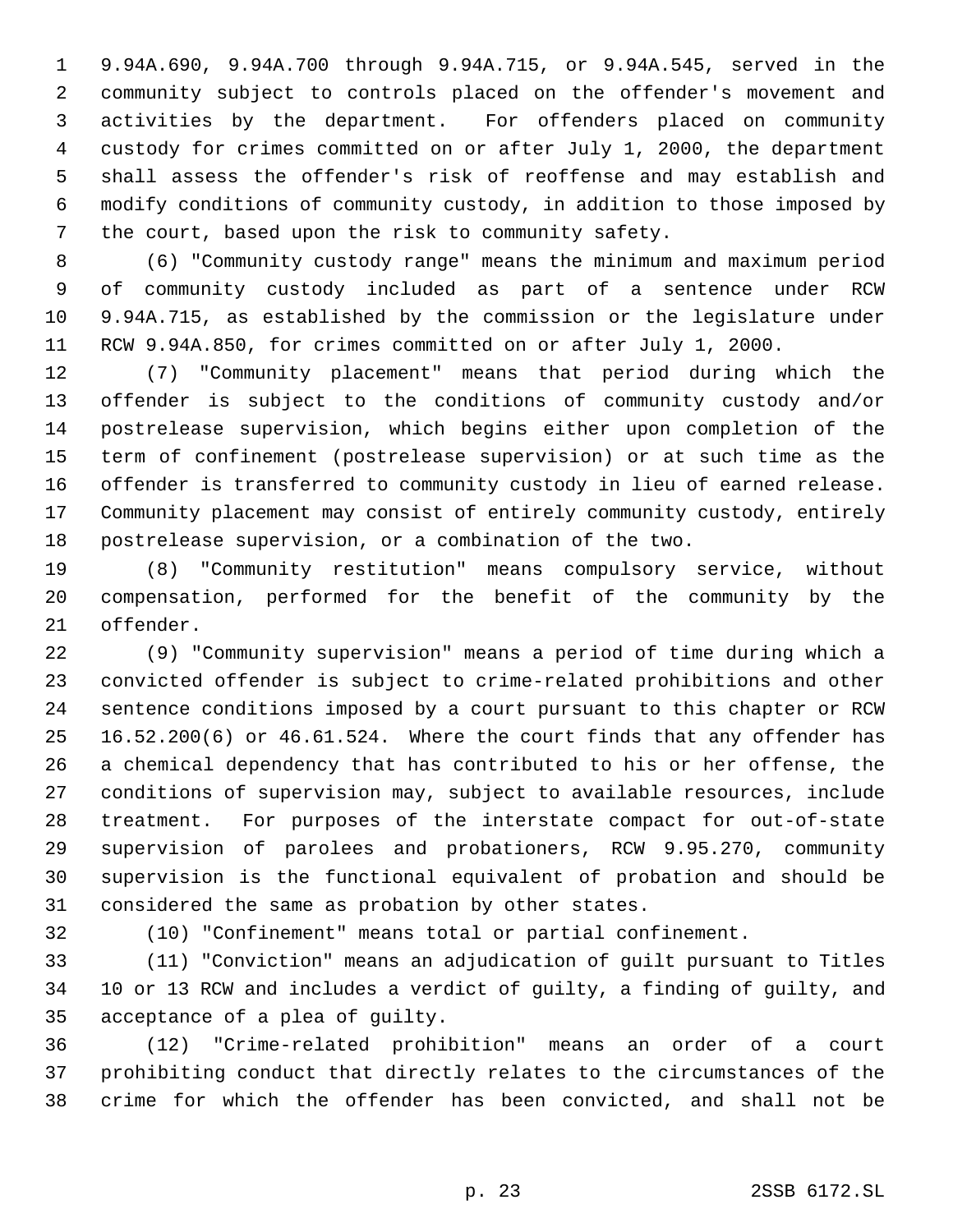construed to mean orders directing an offender affirmatively to participate in rehabilitative programs or to otherwise perform affirmative conduct. However, affirmative acts necessary to monitor compliance with the order of a court may be required by the department. (13) "Criminal history" means the list of a defendant's prior convictions and juvenile adjudications, whether in this state, in federal court, or elsewhere.

 (a) The history shall include, where known, for each conviction (i) whether the defendant has been placed on probation and the length and terms thereof; and (ii) whether the defendant has been incarcerated and the length of incarceration.

 (b) A conviction may be removed from a defendant's criminal history only if it is vacated pursuant to RCW 9.96.060, 9.94A.640, 9.95.240, or a similar out-of-state statute, or if the conviction has been vacated pursuant to a governor's pardon.

 (c) The determination of a defendant's criminal history is distinct from the determination of an offender score. A prior conviction that was not included in an offender score calculated pursuant to a former version of the sentencing reform act remains part of the defendant's criminal history.

 (14) "Day fine" means a fine imposed by the sentencing court that equals the difference between the offender's net daily income and the reasonable obligations that the offender has for the support of the offender and any dependents.

 (15) "Day reporting" means a program of enhanced supervision designed to monitor the offender's daily activities and compliance with sentence conditions, and in which the offender is required to report daily to a specific location designated by the department or the sentencing court.

(16) "Department" means the department of corrections.

 (17) "Determinate sentence" means a sentence that states with exactitude the number of actual years, months, or days of total confinement, of partial confinement, of community supervision, the number of actual hours or days of community restitution work, or dollars or terms of a legal financial obligation. The fact that an offender through earned release can reduce the actual period of confinement shall not affect the classification of the sentence as a determinate sentence.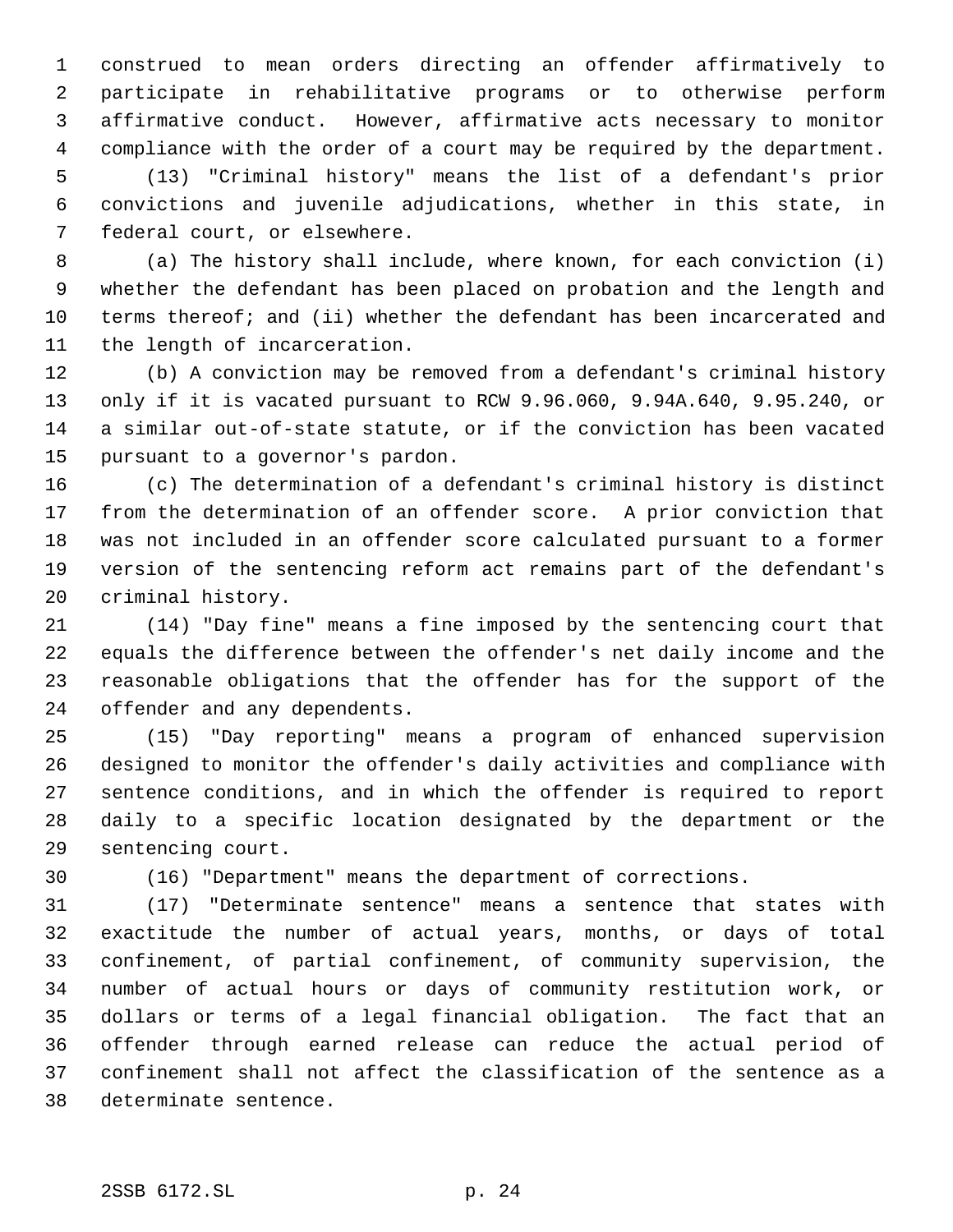(18) "Disposable earnings" means that part of the earnings of an offender remaining after the deduction from those earnings of any amount required by law to be withheld. For the purposes of this definition, "earnings" means compensation paid or payable for personal services, whether denominated as wages, salary, commission, bonuses, or otherwise, and, notwithstanding any other provision of law making the payments exempt from garnishment, attachment, or other process to satisfy a court-ordered legal financial obligation, specifically includes periodic payments pursuant to pension or retirement programs, or insurance policies of any type, but does not include payments made under Title 50 RCW, except as provided in RCW 50.40.020 and 50.40.050, or Title 74 RCW.

 (19) "Drug offender sentencing alternative" is a sentencing option available to persons convicted of a felony offense other than a violent offense or a sex offense and who are eligible for the option under RCW 9.94A.660.

(20) "Drug offense" means:

 (a) Any felony violation of chapter 69.50 RCW except possession of a controlled substance (RCW 69.50.4013) or forged prescription for a controlled substance (RCW 69.50.403);

 (b) Any offense defined as a felony under federal law that relates to the possession, manufacture, distribution, or transportation of a controlled substance; or

 (c) Any out-of-state conviction for an offense that under the laws of this state would be a felony classified as a drug offense under (a) of this subsection.

 (21) "Earned release" means earned release from confinement as provided in RCW 9.94A.728.

(22) "Escape" means:

 (a) Sexually violent predator escape (RCW 9A.76.115), escape in the first degree (RCW 9A.76.110), escape in the second degree (RCW 9A.76.120), willful failure to return from furlough (RCW 72.66.060), willful failure to return from work release (RCW 72.65.070), or willful failure to be available for supervision by the department while in community custody (RCW 72.09.310); or

 (b) Any federal or out-of-state conviction for an offense that under the laws of this state would be a felony classified as an escape under (a) of this subsection.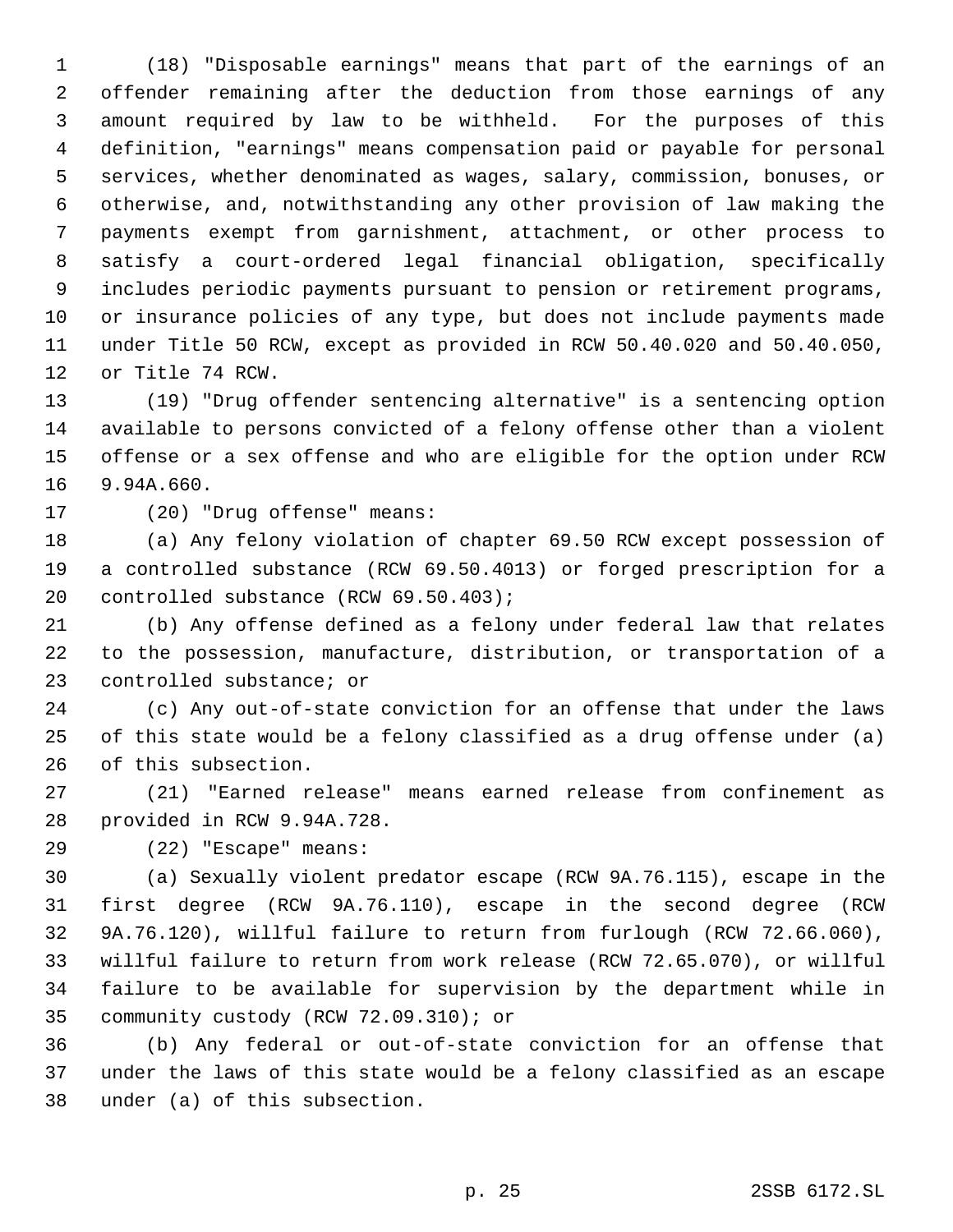(23) "Felony traffic offense" means:

 (a) Vehicular homicide (RCW 46.61.520), vehicular assault (RCW 46.61.522), eluding a police officer (RCW 46.61.024), or felony hit- and-run injury-accident (RCW 46.52.020(4)); or

 (b) Any federal or out-of-state conviction for an offense that under the laws of this state would be a felony classified as a felony traffic offense under (a) of this subsection.

 (24) "Fine" means a specific sum of money ordered by the sentencing court to be paid by the offender to the court over a specific period of time.

 (25) "First-time offender" means any person who has no prior convictions for a felony and is eligible for the first-time offender waiver under RCW 9.94A.650.

 (26) "Home detention" means a program of partial confinement available to offenders wherein the offender is confined in a private residence subject to electronic surveillance.

 (27) "Legal financial obligation" means a sum of money that is ordered by a superior court of the state of Washington for legal financial obligations which may include restitution to the victim, statutorily imposed crime victims' compensation fees as assessed pursuant to RCW 7.68.035, court costs, county or interlocal drug funds, court-appointed attorneys' fees, and costs of defense, fines, and any other financial obligation that is assessed to the offender as a result of a felony conviction. Upon conviction for vehicular assault while under the influence of intoxicating liquor or any drug, RCW 46.61.522(1)(b), or vehicular homicide while under the influence of intoxicating liquor or any drug, RCW 46.61.520(1)(a), legal financial obligations may also include payment to a public agency of the expense of an emergency response to the incident resulting in the conviction, subject to RCW 38.52.430.

 (28) "Most serious offense" means any of the following felonies or a felony attempt to commit any of the following felonies:

 (a) Any felony defined under any law as a class A felony or criminal solicitation of or criminal conspiracy to commit a class A felony;

(b) Assault in the second degree;

(c) Assault of a child in the second degree;

(d) Child molestation in the second degree;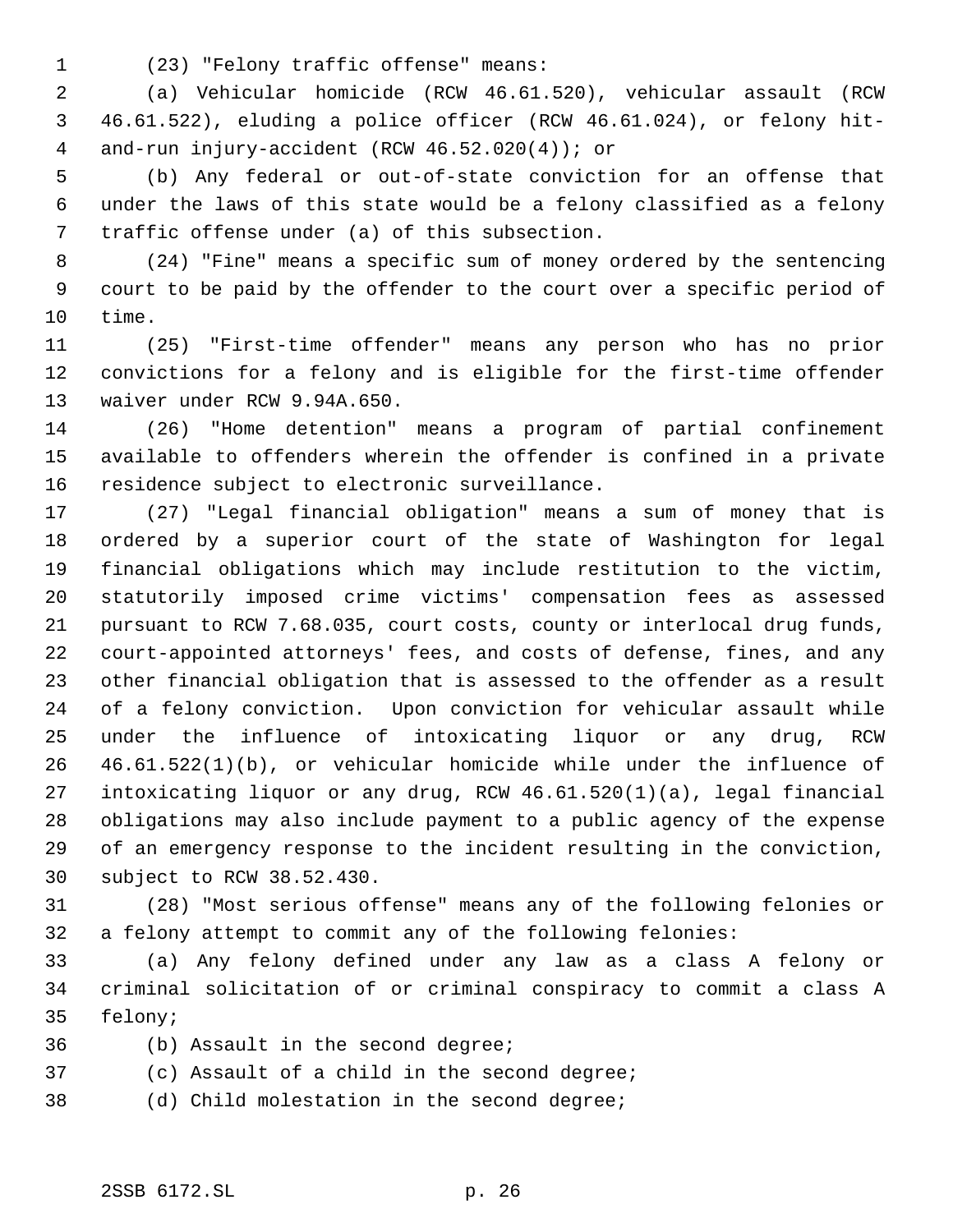(f) Extortion in the first degree; (g) Incest when committed against a child under age fourteen; (h) Indecent liberties; (i) Kidnapping in the second degree; (j) Leading organized crime; (k) Manslaughter in the first degree; 8 (1) Manslaughter in the second degree; (m) Promoting prostitution in the first degree; 10 (n) Rape in the third degree; (o) Robbery in the second degree; (p) Sexual exploitation; (q) Vehicular assault, when caused by the operation or driving of a vehicle by a person while under the influence of intoxicating liquor or any drug or by the operation or driving of a vehicle in a reckless manner; (r) Vehicular homicide, when proximately caused by the driving of any vehicle by any person while under the influence of intoxicating liquor or any drug as defined by RCW 46.61.502, or by the operation of 20 any vehicle in a reckless manner; (s) Any other class B felony offense with a finding of sexual motivation; (t) Any other felony with a deadly weapon verdict under RCW 9.94A.602; (u) Any felony offense in effect at any time prior to December 2, 1993, that is comparable to a most serious offense under this subsection, or any federal or out-of-state conviction for an offense that under the laws of this state would be a felony classified as a most serious offense under this subsection; (v)(i) A prior conviction for indecent liberties under RCW 9A.88.100(1) (a), (b), and (c), chapter 260, Laws of 1975 1st ex. sess. as it existed until July 1, 1979, RCW 9A.44.100(1) (a), (b), and (c) as it existed from July 1, 1979, until June 11, 1986, and RCW 9A.44.100(1) (a), (b), and (d) as it existed from June 11, 1986, until July 1, 1988; (ii) A prior conviction for indecent liberties under RCW 9A.44.100(1)(c) as it existed from June 11, 1986, until July 1, 1988, if: (A) The crime was committed against a child under the age of fourteen; or (B) the relationship between the victim and perpetrator is

(e) Controlled substance homicide;

p. 27 2SSB 6172.SL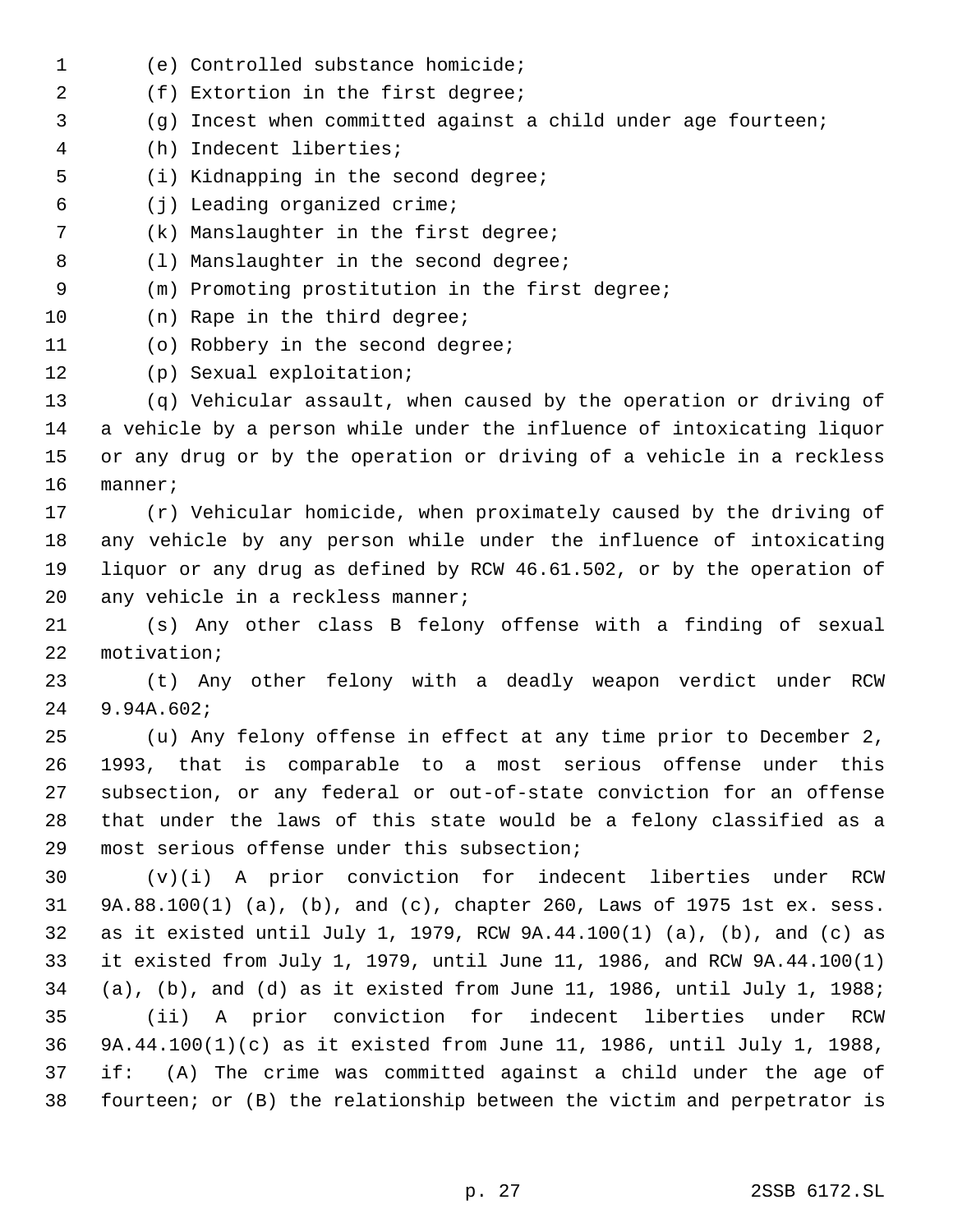included in the definition of indecent liberties under RCW 9A.44.100(1)(c) as it existed from July 1, 1988, through July 27, 1997, or RCW 9A.44.100(1) (d) or (e) as it existed from July 25, 1993, through July 27, 1997.

 (29) "Nonviolent offense" means an offense which is not a violent offense.

 (30) "Offender" means a person who has committed a felony established by state law and is eighteen years of age or older or is less than eighteen years of age but whose case is under superior court jurisdiction under RCW 13.04.030 or has been transferred by the appropriate juvenile court to a criminal court pursuant to RCW 13.40.110. Throughout this chapter, the terms "offender" and "defendant" are used interchangeably.

 (31) "Partial confinement" means confinement for no more than one year in a facility or institution operated or utilized under contract by the state or any other unit of government, or, if home detention or work crew has been ordered by the court, in an approved residence, for a substantial portion of each day with the balance of the day spent in the community. Partial confinement includes work release, home detention, work crew, and a combination of work crew and home detention.

(32) "Persistent offender" is an offender who:

 (a)(i) Has been convicted in this state of any felony considered a most serious offense; and

 (ii) Has, before the commission of the offense under (a) of this subsection, been convicted as an offender on at least two separate occasions, whether in this state or elsewhere, of felonies that under the laws of this state would be considered most serious offenses and would be included in the offender score under RCW 9.94A.525; provided that of the two or more previous convictions, at least one conviction must have occurred before the commission of any of the other most serious offenses for which the offender was previously convicted; or

 (b)(i) Has been convicted of: (A) Rape in the first degree, rape of a child in the first degree, child molestation in the first degree, rape in the second degree, rape of a child in the second degree, or indecent liberties by forcible compulsion; (B) any of the following offenses with a finding of sexual motivation: Murder in the first degree, murder in the second degree, homicide by abuse, kidnapping in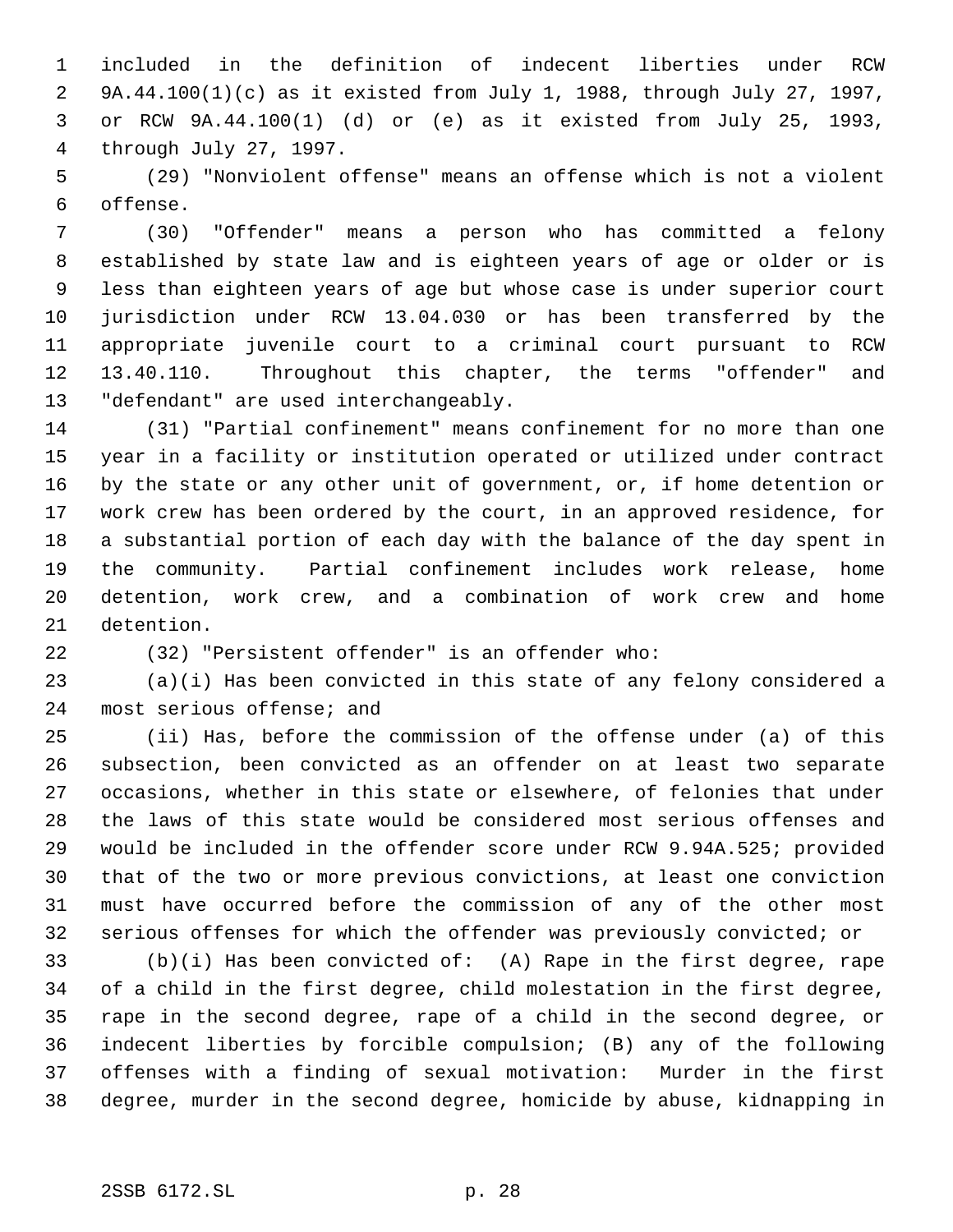the first degree, kidnapping in the second degree, assault in the first degree, assault in the second degree, assault of a child in the first degree, or burglary in the first degree; or (C) an attempt to commit any crime listed in this subsection (32)(b)(i); and

 (ii) Has, before the commission of the offense under (b)(i) of this subsection, been convicted as an offender on at least one occasion, whether in this state or elsewhere, of an offense listed in (b)(i) of this subsection or any federal or out-of-state offense or offense under prior Washington law that is comparable to the offenses listed in (b)(i) of this subsection. A conviction for rape of a child in the first degree constitutes a conviction under (b)(i) of this subsection only when the offender was sixteen years of age or older when the offender committed the offense. A conviction for rape of a child in the second degree constitutes a conviction under (b)(i) of this subsection only when the offender was eighteen years of age or older when the offender committed the offense.

 (33) "Postrelease supervision" is that portion of an offender's community placement that is not community custody.

 (34) "Restitution" means a specific sum of money ordered by the sentencing court to be paid by the offender to the court over a specified period of time as payment of damages. The sum may include both public and private costs.

 (35) "Risk assessment" means the application of an objective instrument supported by research and adopted by the department for the purpose of assessing an offender's risk of reoffense, taking into consideration the nature of the harm done by the offender, place and circumstances of the offender related to risk, the offender's relationship to any victim, and any information provided to the department by victims. The results of a risk assessment shall not be based on unconfirmed or unconfirmable allegations.

(36) "Serious traffic offense" means:

 (a) Driving while under the influence of intoxicating liquor or any drug (RCW 46.61.502), actual physical control while under the influence of intoxicating liquor or any drug (RCW 46.61.504), reckless driving (RCW 46.61.500), or hit-and-run an attended vehicle (RCW 46.52.020(5)); or

(b) Any federal, out-of-state, county, or municipal conviction for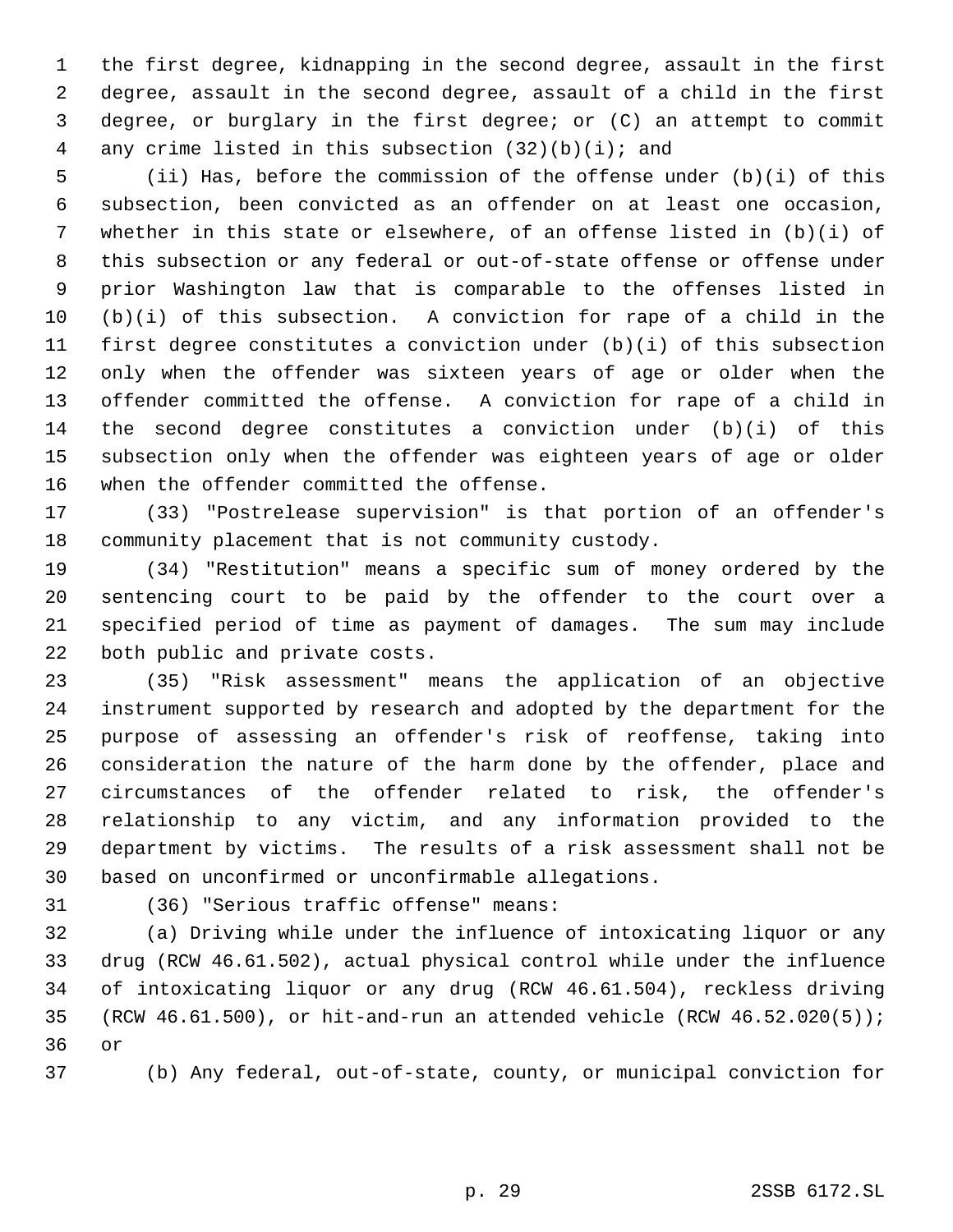- an offense that under the laws of this state would be classified as a serious traffic offense under (a) of this subsection. (37) "Serious violent offense" is a subcategory of violent offense and means: (a)(i) Murder in the first degree; (ii) Homicide by abuse; (iii) Murder in the second degree; 8 (iv) Manslaughter in the first degree; (v) Assault in the first degree; 10 (vi) Kidnapping in the first degree; (vii) Rape in the first degree; (viii) Assault of a child in the first degree; or (ix) An attempt, criminal solicitation, or criminal conspiracy to commit one of these felonies; or (b) Any federal or out-of-state conviction for an offense that under the laws of this state would be a felony classified as a serious violent offense under (a) of this subsection. (38) "Sex offense" means: (a)(i) A felony that is a violation of chapter 9A.44 RCW other than RCW 9A.44.130(11); (ii) A violation of RCW 9A.64.020; (iii) A felony that is a violation of chapter 9.68A RCW other than 23 RCW ((9.68A.070 or)) 9.68A.080; or (iv) A felony that is, under chapter 9A.28 RCW, a criminal attempt, criminal solicitation, or criminal conspiracy to commit such crimes; (b) Any conviction for a felony offense in effect at any time prior
	- to July 1, 1976, that is comparable to a felony classified as a sex offense in (a) of this subsection;

 (c) A felony with a finding of sexual motivation under RCW 9.94A.835 or 13.40.135; or

 (d) Any federal or out-of-state conviction for an offense that under the laws of this state would be a felony classified as a sex offense under (a) of this subsection.

 (39) "Sexual motivation" means that one of the purposes for which the defendant committed the crime was for the purpose of his or her sexual gratification.

 (40) "Standard sentence range" means the sentencing court's discretionary range in imposing a nonappealable sentence.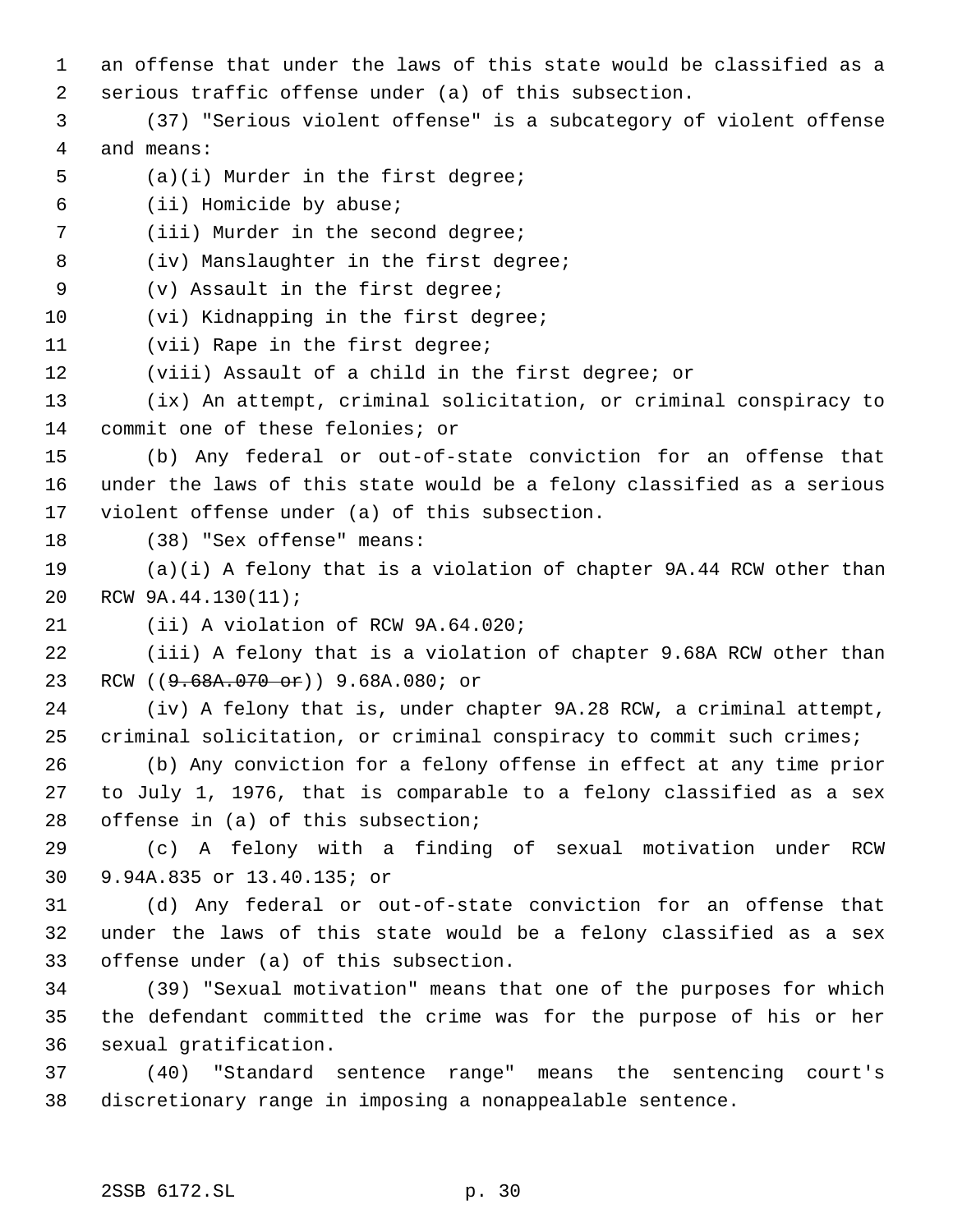(41) "Statutory maximum sentence" means the maximum length of time for which an offender may be confined as punishment for a crime as prescribed in chapter 9A.20 RCW, RCW 9.92.010, the statute defining the crime, or other statute defining the maximum penalty for a crime.

 (42) "Total confinement" means confinement inside the physical boundaries of a facility or institution operated or utilized under contract by the state or any other unit of government for twenty-four hours a day, or pursuant to RCW 72.64.050 and 72.64.060.

 (43) "Transition training" means written and verbal instructions and assistance provided by the department to the offender during the two weeks prior to the offender's successful completion of the work ethic camp program. The transition training shall include instructions in the offender's requirements and obligations during the offender's period of community custody.

 (44) "Victim" means any person who has sustained emotional, psychological, physical, or financial injury to person or property as a direct result of the crime charged.

(45) "Violent offense" means:

(a) Any of the following felonies:

 (i) Any felony defined under any law as a class A felony or an attempt to commit a class A felony;

 (ii) Criminal solicitation of or criminal conspiracy to commit a class A felony;

(iii) Manslaughter in the first degree;

(iv) Manslaughter in the second degree;

(v) Indecent liberties if committed by forcible compulsion;

(vi) Kidnapping in the second degree;

28 (vii) Arson in the second degree;

(viii) Assault in the second degree;

(ix) Assault of a child in the second degree;

(x) Extortion in the first degree;

(xi) Robbery in the second degree;

(xii) Drive-by shooting;

 (xiii) Vehicular assault, when caused by the operation or driving of a vehicle by a person while under the influence of intoxicating liquor or any drug or by the operation or driving of a vehicle in a reckless manner; and